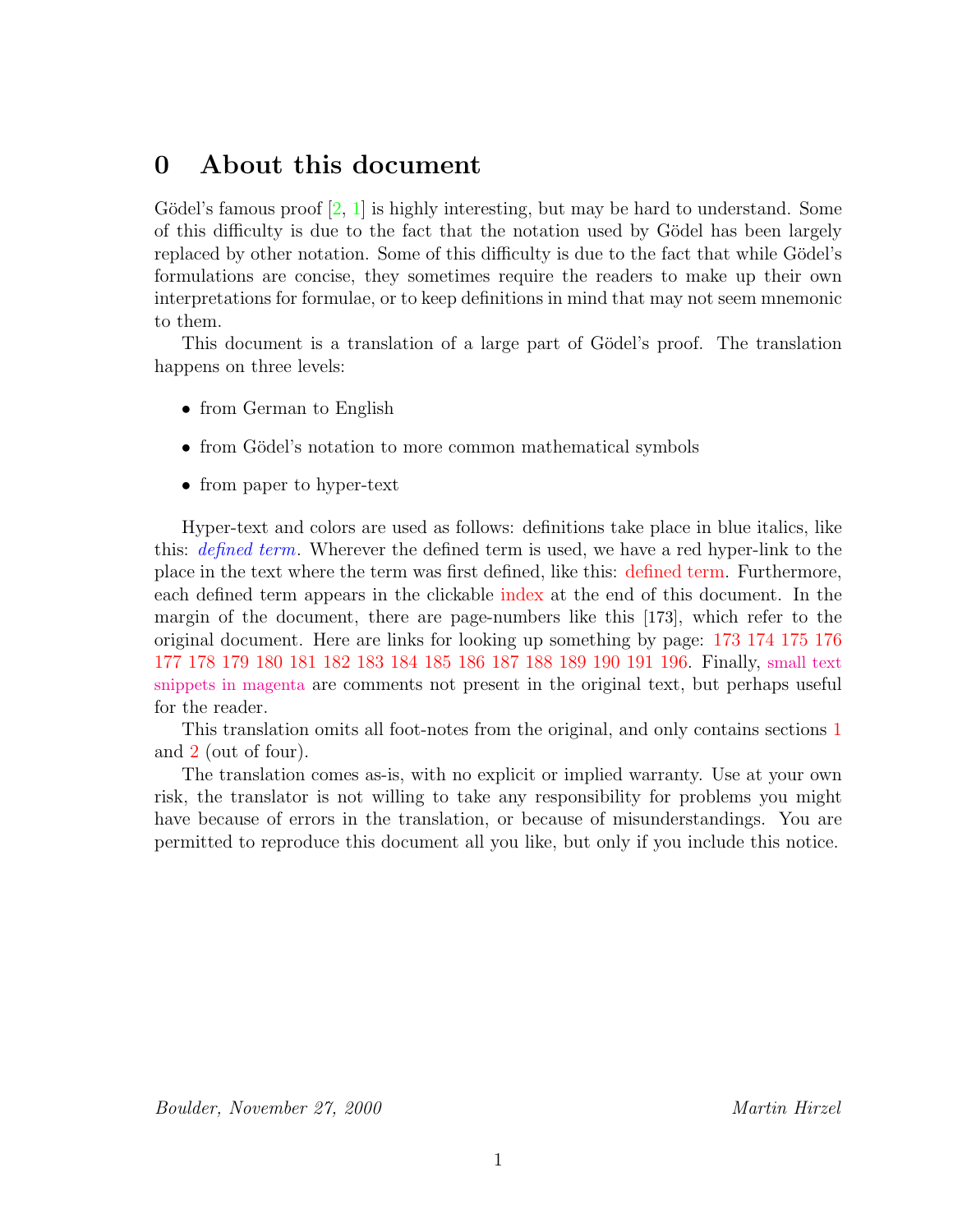# <span id="page-1-5"></span>On formally undecidable propositions of Principia Mathematica and related systems I

Kurt Gödel

<span id="page-1-1"></span><span id="page-1-0"></span>1931

### <span id="page-1-2"></span>1 Introduction

<span id="page-1-3"></span>The development of mathematics towards greater exactness has, as is well-known, lead to formalization of large areas of it such that you can carry out proofs by following a few mechanical rules. The most comprehensive current formal systems are the system of Principia Mathematica (PM) on the one hand, the Zermelo-Fraenkelian axiom-system of set theory on the other hand. These two systems are so far developed that you can formalize in them all proof methods that are currently in use in mathematics, i.e. you can reduce these proof methods to a few axioms and deduction rules. Therefore, the conclusion seems plausible that these deduction rules are sufficient to decide all mathematical questions expressible in those systems. We will show that this is not true, but that there are even relatively easy problem in the theory of ordinary whole numbers that can not be decided from the axioms. This is not due to the nature of these systems, but it is true for a very wide class of formal systems, which in particular includes all [174] those that you get by adding a finite number of axioms to the above mentioned systems, provided the additional axioms don't make false theorems provable.

<span id="page-1-4"></span>Let us first sketch the main intuition for the proof, without going into detail and of course without claiming to be exact. The formulae of a formal system (we will restrict ourselves to the [PM](#page-1-3) here) can be viewed syntactically as finite sequences of the basic symbols (variables, logical constants, and parentheses or separators), and it is easy to define precisely which sequences of the basic symbols are syntactically correct formulae and which are not. Similarly, proofs are formally nothing else than finite sequences of formulae (with specific definable properties). Of course, it is irrelevant for meta-mathematical observations what signs are taken for basic symbols, and so we will chose natural numbers for them. Hence, a formula is a finite sequence of natural numbers, and a proof schema is a finite sequence of finite sequences of natural numbers. The meta-mathematical concepts (theorems) hereby become concepts (theorems) about natural numbers, which makes them (at least partially) expressible in the symbols of the system [PM](#page-1-3). In particular, one can show that the concepts "formula", "proof schema", "provable formula" are all expressible within the system  $PM$ , i.e. one can, for example,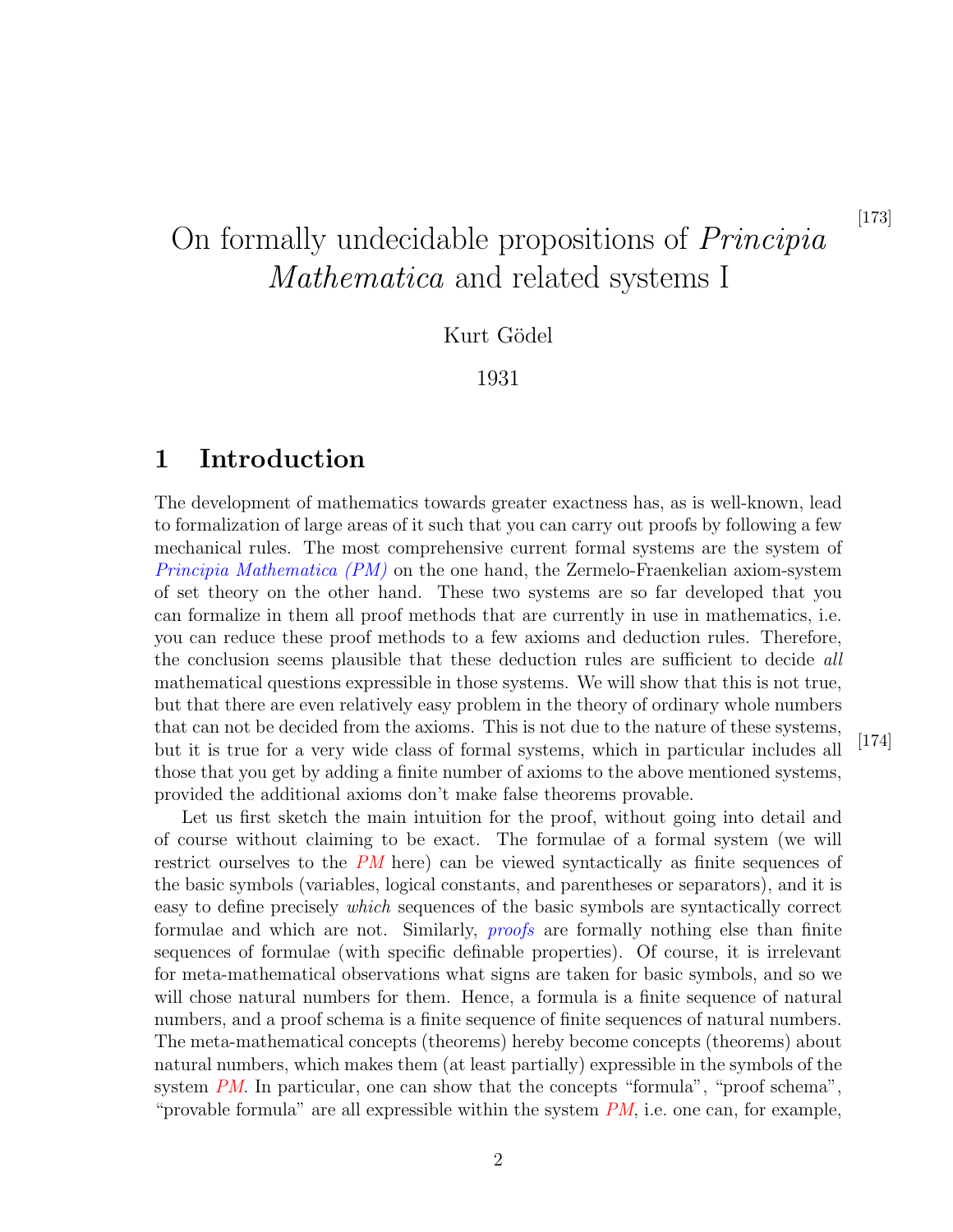<span id="page-2-4"></span>come up with a formula  $F(v)$  of [PM](#page-1-3) that has one free variable v (whose type is sequence of numbers) such that the semantic interpretation of  $F(v)$  is: v is a provable formula. We will now construct an undecidable theorem of the system  $PM$ , i.e. a theorem A for which neither A nor  $\neg A$  is provable, as follows:

<span id="page-2-2"></span>We will call a formula of [PM](#page-1-3) with exactly one free variable of type natural numbers a  $\left[175\right]$ *class-sign*. We will assume the class-signs are somehow numbered, call the nth one  $R_n$ , and note that both the concept "class-sign" and the ordering relation  $R$  are definable within the system [PM](#page-1-3). Let  $\alpha$  be an arbitrary class-sign; with  $\alpha(n)$  we denote the formula that you get when you substitute n for the free variable of  $\alpha$ . Also, the ternary relation  $x \Leftrightarrow y(z)$  is definable within [PM](#page-1-3). Now we will define a class K of natural numbers as follows:

<span id="page-2-3"></span>
$$
K = \{ n \in \mathbb{N} \mid \neg provable(R_n(n)) \}
$$
 (1)

(where  $\textit{provable}(x)$  means x is a provable formula). With other words, K is the set of numbers *n* where the formula  $R_n(n)$  that you get when you insert *n* into its own formula  $R_n$ is improvable. Since all the concepts used for this definition are themselves definable in  $PM$ , so is the compound concept K, i.e. there is a [class-sign](#page-2-2) S such that the formula  $S(n)$  states that  $n \in K$ . As a [class-sign](#page-2-2), S is identical with a specific  $R_q$ , i.e. we have

<span id="page-2-0"></span> $S \Leftrightarrow R_q$ 

for a specific natural number q. We will now prove that the theorem  $R_q(q)$  is undecidable within  $PM$ . We can understand this by simply plugging in the definitions:  $R_q(q) \Leftrightarrow S(q) \Leftrightarrow q \in K \Leftrightarrow \neg provable(R_q(q)),$  in other words,  $R_q(q)$  states "I am improvable." Assuming the theorem  $R_q(q)$  were provable, then it would also be true, i.e. because of  $(1)$  $(1)$   $\neg provable(R_q(q))$  would be true in contradiction to the assumption. If on the other hand  $\neg R_q(q)$  were provable, then we would have  $q \notin K$ , i.e. provable $(R_q(q))$ . That means that both  $R_q(q)$  and  $\neg R_q(q)$  would be provable, which again is impossible.

The analogy of this conclusion with the Richard-antinomy leaps to the eye; there is also a close kinship with the liar-antinomy, because our undecidable theorem  $R_q(q)$ statesthat q is in K, i.e. according to ([1\)](#page-2-3) that  $R_q(q)$  is not provable. Hence, we have in front of us a theorem that states its own unprovability. The proof method we just applied is obviously applicable to any formal system that on the one hand is expressive enough to allow the definition of the concepts used above (in particular the concept  $[176]$ "provable formula"), and in which on the other hand all provable formulae are also true. The following exact implementation of the proof will among other things have the goal to replace the second prerequisite by a purely formal and much weaker one.

From the remark that  $R_q(q)$  states its own improvability it immediately follows that  $R_q(q)$  is correct, since  $R_q(q)$  is in fact unprovable (because it is undecidable). The theorem which is undecidable *within the system [PM](#page-1-3)* has hence been decided by metamathematical considerations. The exact analysis of this strange fact leads to surprising results about consistency proofs for formal systems, which will be discussed in section [4](#page-17-2) (theorem XI).

<span id="page-2-1"></span>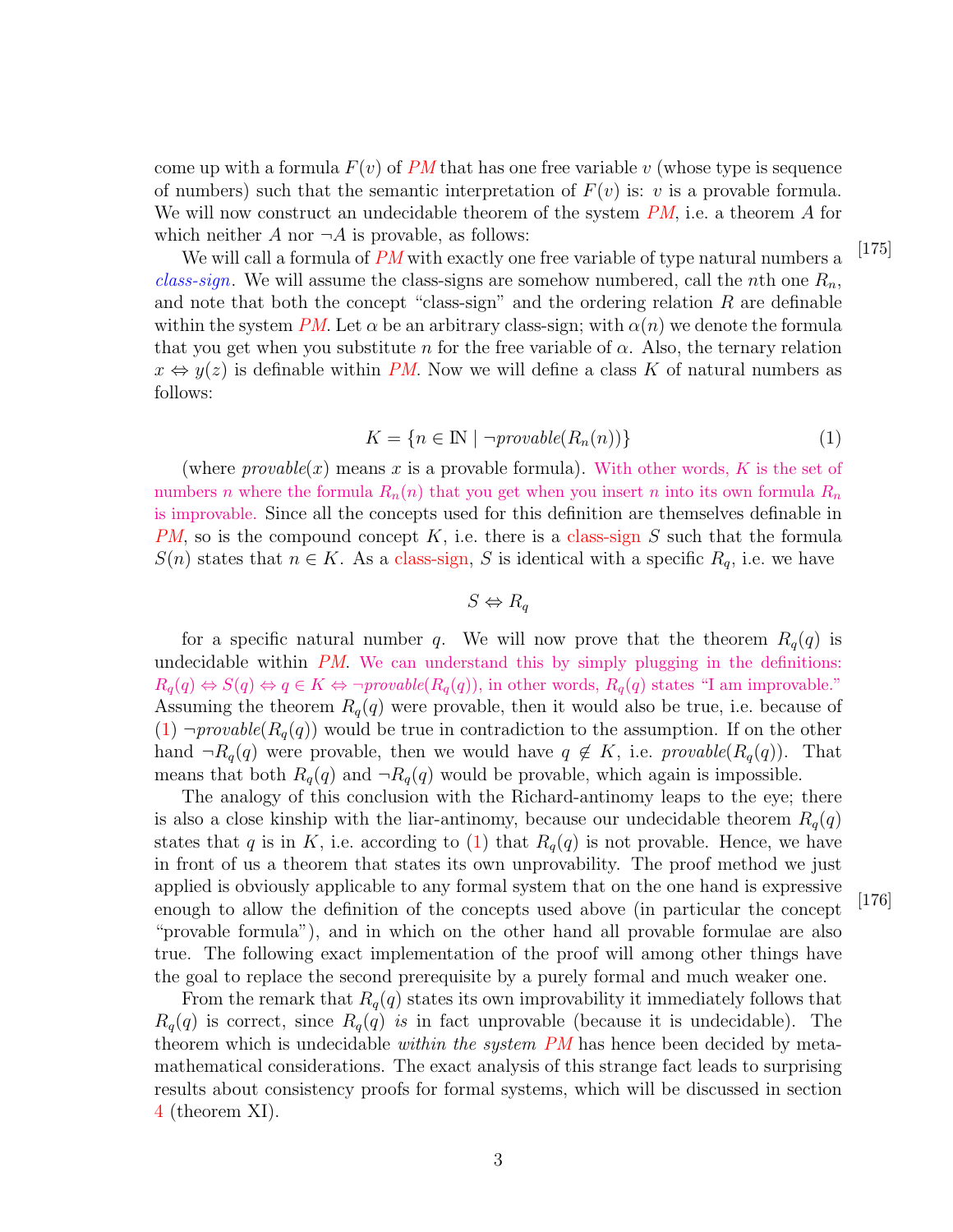### <span id="page-3-17"></span><span id="page-3-1"></span>2 Main Result

<span id="page-3-2"></span>We will now exactly implement the proof sketched above, and will first give an exact description of the formal system  $P$ , for which we want to show the existence of undecidable theorems. By and large,  $P$  is the system that you get by building the logic of [PM](#page-1-3) on top the Peano axioms (numbers as individuals, successor-relation as undefined basic concept).

#### 2.1 Definitions

The *basic signs* of system  $P$  are the following:

- <span id="page-3-8"></span>I. Constant: "¬" (not), " $\vee$ " (or), " $\nabla$ " (for all), " $0$ " (zero), "succ" (the successor of), " $("," "")"$  (parentheses). Gödel's original text uses a different notation, but the reader may be more familiar with the notation adapted in this translation.
- <span id="page-3-6"></span><span id="page-3-3"></span>II. Variable of type one (for individuals, i.e. natural numbers including 0): " $x_1$ ",  $"y_1", "z_1", \ldots$ Variables of type two (for classes of individuals, i.e. subsets of  $\mathbb{N}$ ): " $x_2$ ", " $y_2$ ", " $z_2$ ", . . . Variables of type three (for classes of classes of individuals, i.e. sets of subsets of IN): " $x_3$ ", " $y_3$ ", " $z_3$ ", ... And so on for every natural number as type.

<span id="page-3-4"></span>Remark: Variables for binary or n-ary functions (relations) are superfluous as basic signs, because one can define relations as classes of ordered pairs and ordered pairs as classes of classes, e.g. the ordered pair  $(a, b)$  by  $\{\{a\}, \{a, b\}\}\,$ , where  $\{x, y\}$  and  $\{x\}$ stand for the classes whose only elements are  $x, y$  and  $x$ , respectively.

<span id="page-3-14"></span> $[177]$  By a *sign of type one* we understand a combination of signs of the form  $[177]$ 

```
a, succ(a), succ(succ(a)), succ(succ(succ(a))), \ldots etc.,
```
<span id="page-3-13"></span>where  $\alpha$  is either 0 or a [variable of type one](#page-3-3). In the first case we call such a sign a number-sign. For  $n > 1$  we will understand by a sign of type n a [variable of type](#page-3-4) n. We call combinations of signs of the form  $a(b)$ , where b is a sign of type n and a a sign of type  $n + 1$ , *elementary formulae*. We define the class of *formulae* as the smallest set that contains all elementary formulae and that contains for a, b always also  $\neg(a)$ ,  $(a) \vee (b)$ ,  $\forall x \cdot (a)$  (where x is an arbitrary variable). We call  $(a) \vee (b)$  the *disjunction* of a and b,  $\neg(a)$  the negation and  $\forall x \cdot (a)$  the generalization of a. A formula that contains no free variables (where free variables is interpreted in the usual manner) is called *proposition-formula*. We call a formula with exactly n free individual-variables (and no other free variables) an *n*-ary relation sign, for  $n = 1$  also [class-sign.](#page-2-2)

<span id="page-3-10"></span><span id="page-3-9"></span><span id="page-3-7"></span>By substa $\binom{v}{b}$  $\binom{v}{b}$  (where a is a [formula,](#page-3-5) v is a [variable](#page-3-6), and b is a sign of the same type as  $v$ ) we understand the formula that you get by substituting  $b$  for every free occurrence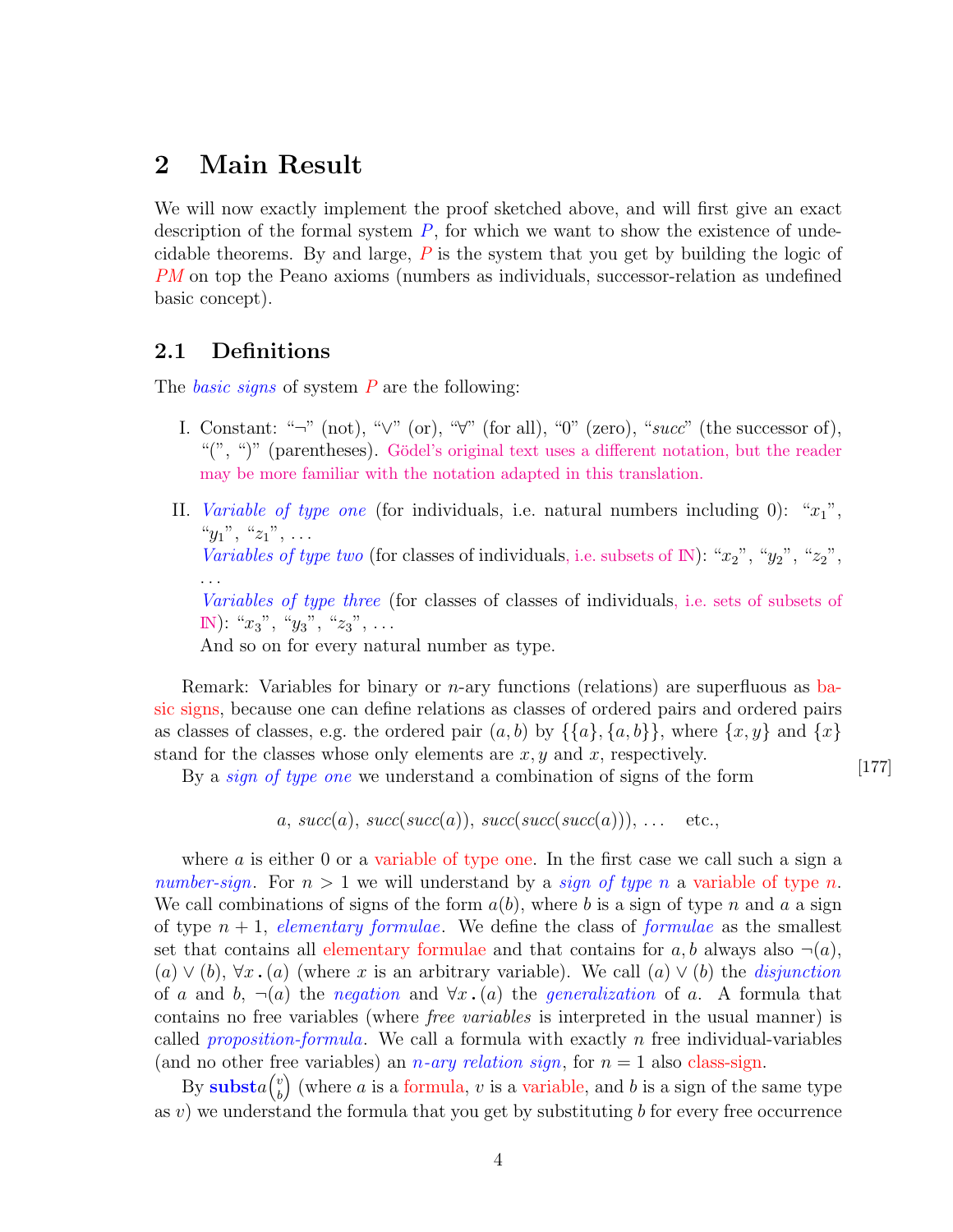<span id="page-4-7"></span>of v in a. We say that a formula a is a type-lift of another formula b if you can obtain a from b by increasing the type of all variables occurring in a by the same number.

The following [formulae](#page-3-5) (I through V) are called *axioms* (they are written with the help of the abbreviations (defined in the usual manner)  $\wedge$ ,  $\Rightarrow$ ,  $\Leftrightarrow$ ,  $\exists x$ ,  $=$ , and using the customary conventions for leaving out parentheses):

- <span id="page-4-3"></span><span id="page-4-1"></span>I. The Peano axioms, which give fundamental properties for natural numbers.
	- 1.  $\neg(succ(x_1) = 0)$  We start to count at 0.
	- 2.  $succ(x_1) = succ(y_1) \Rightarrow x_1 = y_1$  If two natural numbers  $x_{1,2} \in \mathbb{N}$  have the same successor, they are equal.
	- 3.  $(x_2(0) \wedge \forall x_1 \cdot x_2(x_1) \Rightarrow x_2(succ(x_1)) \Rightarrow \forall x_1 \cdot x_2(x_1)$  We can prove a predicate  $x_2$  on natural numbers by natural induction.
- <span id="page-4-2"></span><span id="page-4-0"></span>[178]
- <span id="page-4-4"></span>II. Every [formula](#page-3-5) obtained by inserting arbitrary formulae for  $p, q, r$  in the following schemata. We call these *proposition axioms*.
	- 1.  $p \vee p \Rightarrow p$
	- 2.  $p \Rightarrow p \vee q$
	- 3.  $p \lor q \Rightarrow q \lor p$
	- 4.  $(p \Rightarrow q) \Rightarrow (r \vee p \Rightarrow r \vee q)$
- III. Every formula obtained from the two schemata
	- 1.  $(\forall v \cdot a) \Rightarrow \textbf{substa} \begin{pmatrix} v \\ c \end{pmatrix}$  $(\forall v \cdot a) \Rightarrow \textbf{substa} \begin{pmatrix} v \\ c \end{pmatrix}$  $(\forall v \cdot a) \Rightarrow \textbf{substa} \begin{pmatrix} v \\ c \end{pmatrix}$  $\binom{v}{c}$ 2.  $(\forall v \cdot b \lor a) \Rightarrow (b \lor \forall v \cdot a)$

by inserting the following things for  $a, v, b, c$  (and executing the operation denoted by [subst](#page-3-7) in  $1$ .):

Insert an arbitrary [formula](#page-3-5) for  $a$ , an arbitrary [variable](#page-3-6) for  $v$ , any formula where  $v$ does not occur free for b, and for c a sign of the same type as v with the additional requirement that c does not contain a free variable that would be bound in a position in  $\alpha$  where  $\nu$  is free.

<span id="page-4-5"></span>For lack of a better name, we will call these *quantor axioms*.

- IV. Every formula obtained from the schema
	- 1.  $\exists u \cdot \forall v \cdot (u(v) \Leftrightarrow a)$

<span id="page-4-6"></span>by inserting for v and u any variables of type n and  $n + 1$  respectively and for a a formula that has no free occurrence of u. This axiom takes the place of the reducibility axiom (the comprehension axiom of set theory).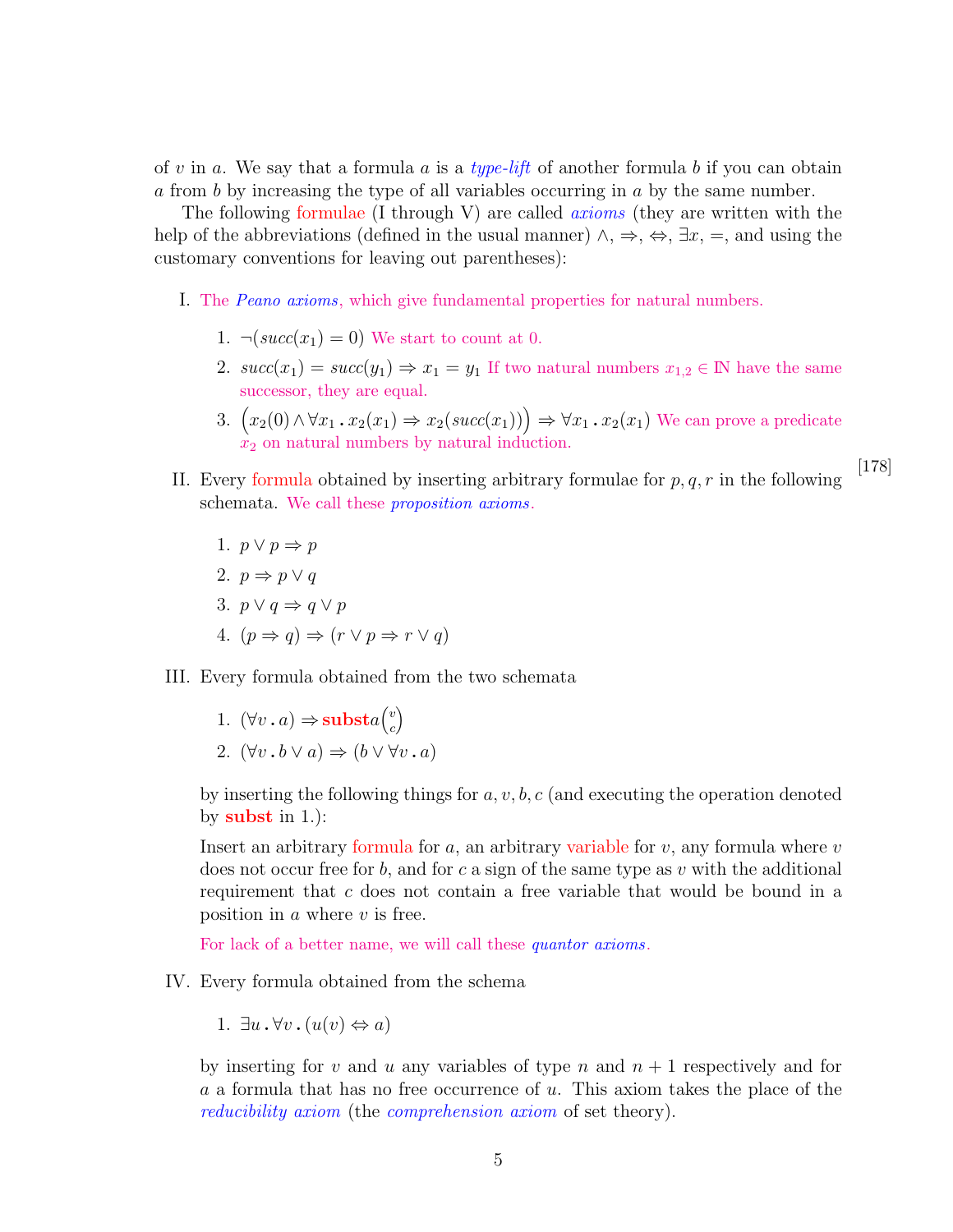<span id="page-5-4"></span>V. Any formula obtained from the following by [type-lift](#page-4-1) (and the formula itself):

1. 
$$
(\forall x_1 \cdot (x_2(x_1) \Leftrightarrow y_2(x_1)) \Rightarrow x_2 = y_2
$$

<span id="page-5-3"></span><span id="page-5-1"></span>This axiom states that a class is completely determined by its elements. Let us call it the set axiom.

A [formula](#page-3-5) c is called the *immediate consequence* of a and b (of a) if a is the formula  $\neg b \lor c$  (or if c is the formula  $\forall v \cdot a$ , where v is any [variable\)](#page-3-6). The class of provable formulae is defined as the smallest class of [formula](#page-3-5)e that contains the axioms and is closed under the relation"[immediate consequence](#page-5-1)".

#### 2.2 Gödel-numbers

We will now uniquely associate the primitive signs of system  $P$  with natural numbers as follows: [179]

<span id="page-5-2"></span><span id="page-5-0"></span>
$$
\begin{array}{cccc}\n\text{``0''} \dots 1 & \text{``succ''} \dots 3 & \text{``-''} \dots 5 \\
\text{``v''} \dots 7 & \text{``v''} \dots 9 & \text{``(''} \dots 11 \\
\text{``v''} \dots 13 & \text{``v''} \dots 13\n\end{array}
$$

Furthermore we will uniquely associate each [variable of type](#page-3-4)  $n$  with a number of the form  $p^{n}$  (where p is a prime  $> 13$ ). Thus there is a one-to-one-correspondence between every finite string of basic signs and a sequence of natural numbers. We now map the sequences of natural numbers (again in one-to-one correspondence) to natural numbers by having the sequence  $n_1, n_2, \ldots, n_k$  correspond to the number  $2^{n_1} \cdot 3^{n_2} \cdot \ldots \cdot p_k^{n_k}$ , where  $p_k$ is the kth prime (by magnitude). Thus, there is not only a uniquely associated natural number for every [basic sign](#page-3-8), but also for every sequence of basic signs. We will denote the number associated with the [basic sign](#page-3-8) (resp. the sequence of basic signs) a by  $\Phi(a)$ . Now let  $R(a_1, a_2, \ldots, a_n)$  be a given class or relation between basic signs or sequences of them. We will associate that with the class (relation)  $R'(x_1, x_2, \ldots, x_n)$  that holds between  $x_1, x_2, \ldots, x_n$  if and only if there are  $a_1, a_2, \ldots, a_n$  such that for  $i = 1, 2, \ldots, n$ we have  $x_i = \Phi(a_i)$  and the  $R(a_1, a_2, \ldots, a_n)$  holds. We will denote the classes and relations on natural numbers which are associated with the meta-mathematical concepts, e.g."[variable"](#page-3-6), ["formula](#page-3-5)","[proposition-formula](#page-3-9)","[axiom"](#page-4-2),"[provable](#page-5-2) formula" etc., in the above mentioned manner, by the same word in small caps. The proposition that there are undecidable problems in system  $P$  for example reads like this: There are PROPOSITION-FORMULAE  $a$ , such that neither  $a$  nor the NEGATION of  $a$  is a PROVABLE FORMULA.

#### 2.3 Primitive recursion

At this point, we will make an excursion to make an observation that a priori does not have anything to do with the system  $P$ , and will first give the following definition: we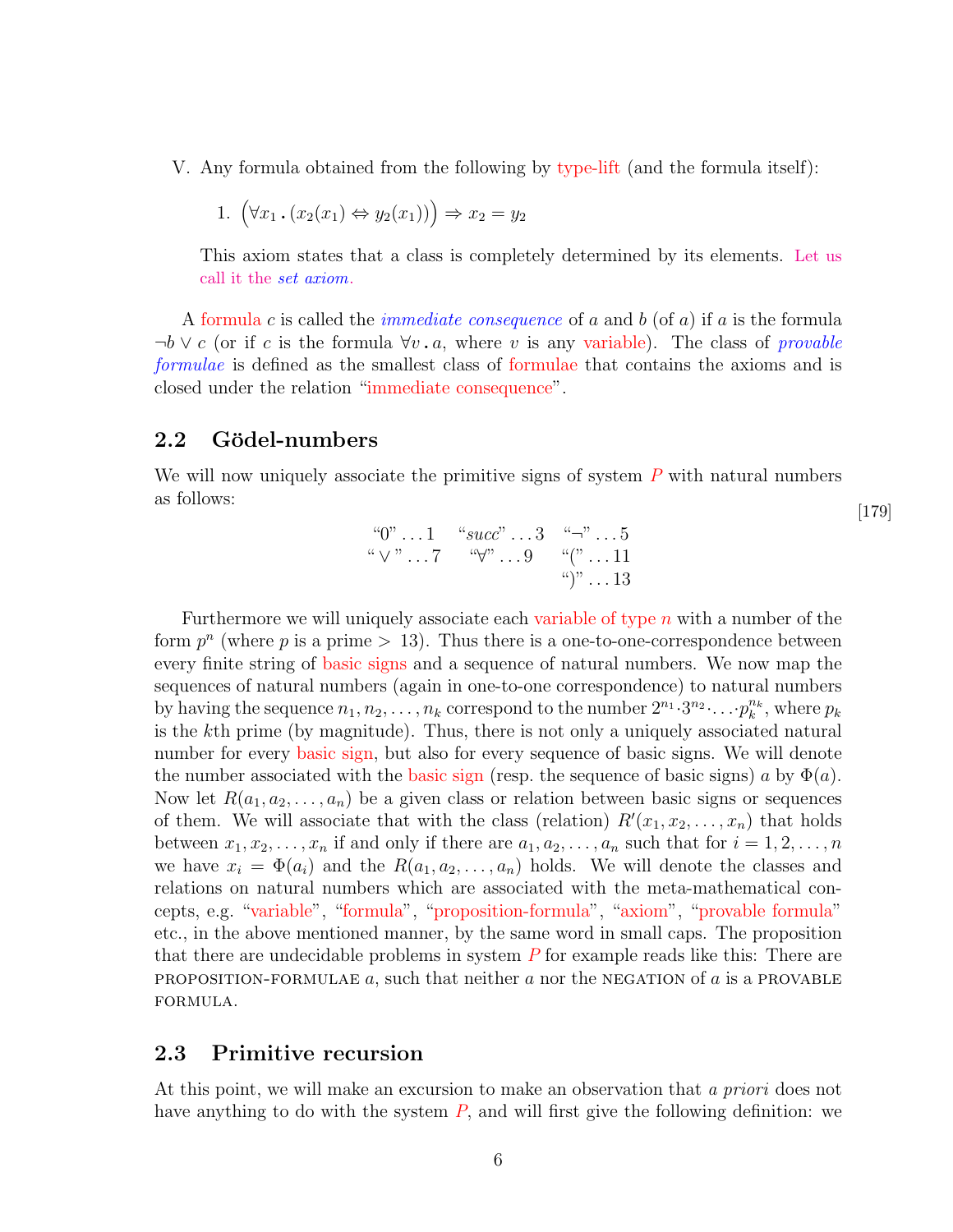<span id="page-6-10"></span>say a number-theoretical [formula](#page-3-5)  $\phi(x_1, x_2, \ldots, x_n)$  is defined via primitive recursion in terms of the number-theoretical formulae  $\psi(x_1, x_2, \ldots, x_{n-1})$  and  $\mu(x_1, x_2, \ldots, x_{n+1})$  if the following holds for all  $x_2, \ldots, x_n, k$ :

<span id="page-6-3"></span><span id="page-6-2"></span>
$$
\phi(0, x_2, \dots, x_n) = \psi(x_2, \dots, x_n), \n\phi(k+1, x_2, \dots, x_n) = \mu(k, \phi(k, x_2, \dots, x_n), x_2, \dots, x_n)
$$
\n(2)

We call a number-theoretical formula  $\phi$  *primitive recursive* if there is a finite sequence of number-theoretical formulae  $\phi_1, \phi_2, \ldots, \phi_n$  ending in  $\phi$  such that every function  $\phi_k$  of the sequence is either defined from two of the preceding formulae by [primiti](#page-6-1)[ve recursion](#page-6-1) or results by inserting into any of the preceding ones or, and this is the base case, is a constant or the successor function  $succ(x) = x + 1$ . The length of the shortest [180] sequence of  $\phi_i$  belonging to a [primitive recursive](#page-6-2) function  $\phi$  is called its *degree*. We call a relation  $R(x_1, \ldots, x_n)$  primitive recursive if there is a primitive recursive function  $\phi(x_1, \ldots, x_n)$  such that for all  $x_1, x_2, \ldots, x_n$ ,

$$
R(x_1,\ldots,x_n)\Leftrightarrow(\phi(x_1,\ldots,x_n)=0).
$$

The following theorems hold:

- <span id="page-6-4"></span>I. Every function (relation) that you get by inserting [primitive recursive](#page-6-2) functions in the places of variables of other [primitive recursive](#page-6-2) functions (relations) is itself [primitive recursive;](#page-6-2) likewise every function that you get from [primitive recursive](#page-6-2) functions by the schema([2\)](#page-6-3).
- <span id="page-6-5"></span>II. If R and S are [primitive recursive](#page-6-2) relations, then so are  $\neg R$ ,  $R \vee S$  (and therefore also  $R \wedge S$ ).
- <span id="page-6-6"></span>III. If the functions  $\phi(\vec{x}), \psi(\vec{y})$  are [primitive recursive,](#page-6-2) then so is the relation  $\phi(\vec{x}) =$  $\psi(\vec{y})$ . We have resorted to a vector notation  $\vec{x}$  to denote finite-length tuples of variables.
- <span id="page-6-7"></span>IV. If the function  $\phi(\vec{x})$  and the relation  $R(y, \vec{z})$  are [primitive recursive,](#page-6-2) then so are the relations S, T

$$
S(\vec{x}, \vec{z}) \Leftrightarrow \left(\exists y \le \phi(\vec{x}) \cdot R(y, \vec{z})\right)
$$

$$
T(\vec{x}, \vec{z}) \Leftrightarrow (\forall y \le \phi(\vec{x}) \cdot R(y, \vec{z}))
$$

as well as the function  $\psi$ 

$$
\psi(\vec{x}, \vec{z}) = \left(\mathop{\mathbf{argmin}}\nolimits y \le \phi(\vec{x}) \cdot R(y, \vec{z})\right)
$$

<span id="page-6-8"></span>where  $\argmin x \leq f(x)$ .  $F(x)$  stands for the smallest x for which  $(x \leq f(x))$   $\wedge$  $F(x)$  holds, and for 0 if there is no such number. Readers to whom an operational

<span id="page-6-9"></span><span id="page-6-1"></span><span id="page-6-0"></span>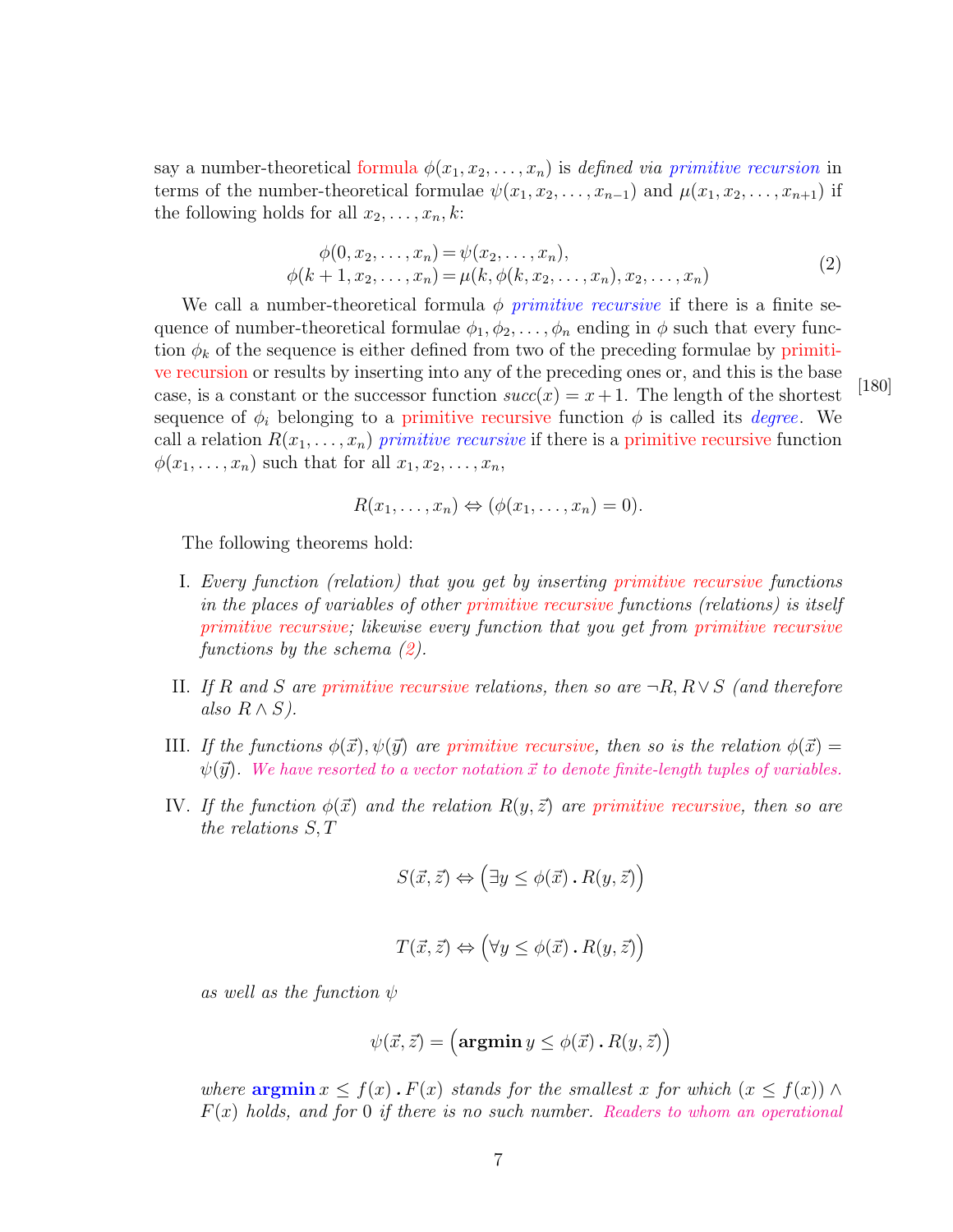<span id="page-7-2"></span>description appeals more may want to think of this as a loop that tries every value from 1 to  $\phi(\vec{x})$  to determine the result. The crucial point here is this theorem does not state that an unbounded loop (or recursion) is primitive recursive; those are in fact strictly more powerful in terms of computability.

Theorem [I](#page-6-4) follows immediately from the definition of"[primitive recursive](#page-6-2)". Theorems [II](#page-6-5) and [III](#page-6-6) are based upon the fact that the number-theoretical functions

$$
\alpha(x), \beta(x, y), \gamma(x, y)
$$

corresponding to the logical concepts  $\neg, \vee, =$  (where  $n = 0$  is taken for true and  $n \neq 0$ for false), namely

<span id="page-7-1"></span>
$$
\alpha(x) = \begin{cases} 1 & \text{for } x = 0 \\ 0 & \text{for } x \neq 0 \end{cases}
$$
  

$$
\beta(x, y) = \begin{cases} 0 & \text{if one or both of } x, y \text{ are } = 0 \\ 1 & \text{if both } x, y \text{ are } \neq 0 \end{cases}
$$
  

$$
\gamma(x, y) = \begin{cases} 0 & \text{if } x = y \\ 1 & \text{if } x \neq y \end{cases}
$$

[181] are [primitive recursive,](#page-6-2) as one can easily convince oneself. The proof for theorem [IV](#page-6-7) is, in short, the following: by assumption there is a [primitive recursive](#page-6-2)  $\rho(y, \vec{z})$  such that:

<span id="page-7-0"></span>
$$
R(y, \vec{z}) \Leftrightarrow (\rho(y, \vec{z}) = 0)
$$

Using the recursion-schema [\(2](#page-6-3)) we now define a function  $\chi(y, \vec{z})$  as follows:

$$
\chi(0, \vec{z}) = 0
$$
  

$$
\chi(n+1, \vec{z}) = (n+1) \cdot A + \chi(n, \vec{z}) \cdot \alpha(A)
$$

where  $A = \alpha(\alpha(\rho(0,\vec{z}))) \cdot \alpha(\rho(n+1,\vec{z})) \cdot \alpha(\chi(n,\vec{z})).$ 

A, which makes use of the above defined  $\alpha$  and of the fact that a product is 0 if one of its factors is 0, can be described by the following pseudo-code:

```
A = \mathbf{if}(\rho(0, \vec{z}) = 0)then 0
      else if(\rho(n+1, \vec{z}) \neq 0)
             then 0
             else if(\chi(n, \vec{z}) \neq 0)
                   then 0
                   else 1
```
It is a nice example for how arithmetic can be used to emulate logics.

Therefore,  $\chi(n+1, \vec{z})$  is either  $=n+1$  (if  $A=1$ ) or  $=\chi(n, \vec{z})$  (if  $A=0$ ). Obviously, the first case will occur if and only if all factors of  $A$  are  $1$ , i.e. if we have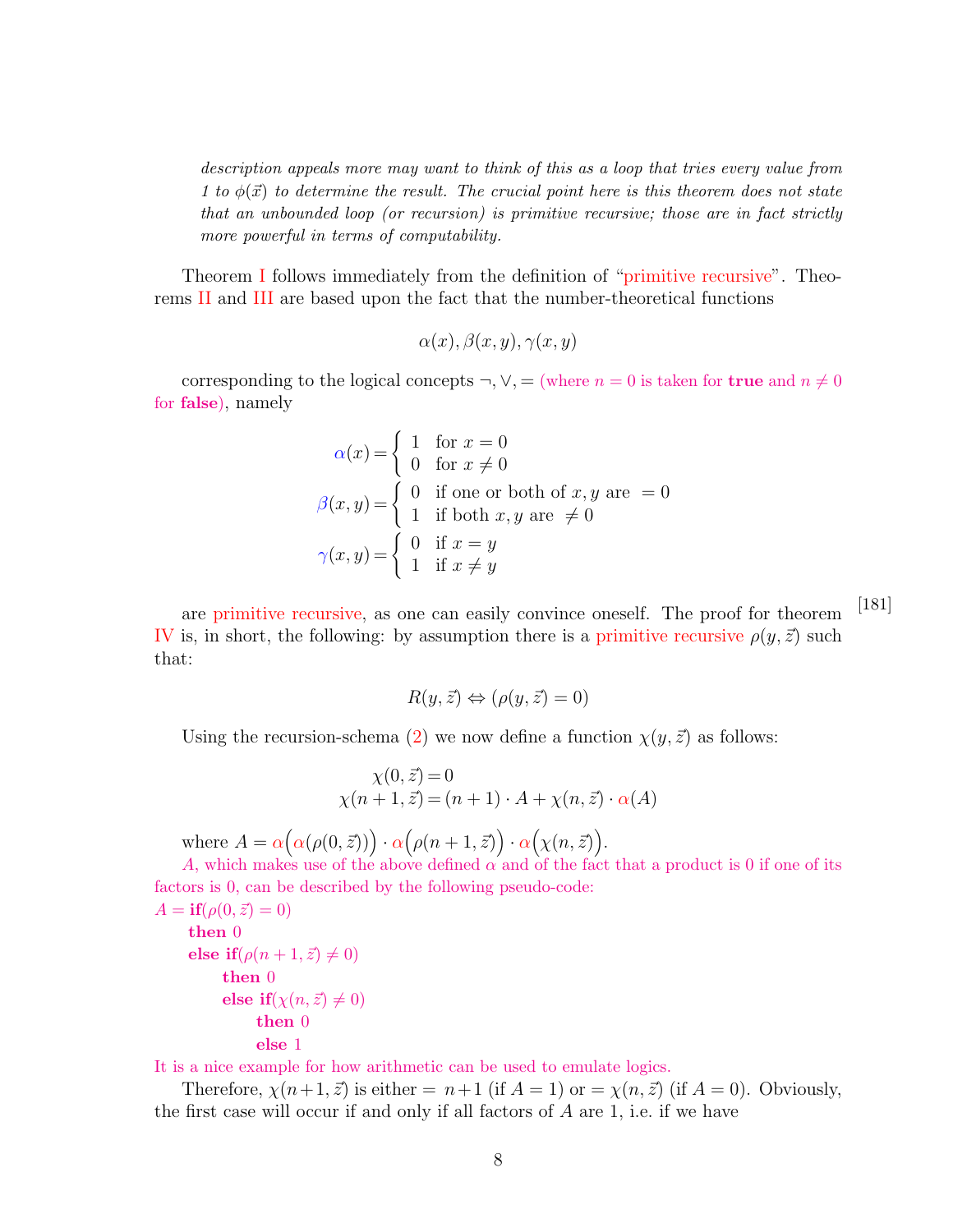$$
\neg R(0, \vec{z}) \land R(n+1, \vec{z}) \land (\chi(n, \vec{z}) = 0).
$$

This implies that the function  $\chi(n, \vec{z})$  (viewed as a function of n) remains 0 up to the smallest value of n for which  $R(n, \vec{z})$  holds, and has that value from then on (if  $R(0, \vec{z})$  already holds then  $\chi(n, \vec{z})$  is correspondingly constant and  $= 0$ ). Therefore, we have

$$
\psi(\vec{x}, \vec{z}) = \chi(\phi(\vec{x}), \vec{z})
$$
  

$$
S(\vec{x}, \vec{z}) \Leftrightarrow R(\psi(\vec{x}, \vec{z}), \vec{z}).
$$

It is easy to reduce the relation  $T$  to a case analogous to that of  $S$  by negation. This concludes the proof of theorem [IV](#page-6-7).

#### 2.4 Expressing metamathematical concepts

As one can easily convince oneself, the functions  $x + y$ ,  $x \cdot y$ ,  $x^y$  and furthermore the relations  $x < y$  and  $x = y$  are [primitive recursive.](#page-6-2) For example, the function  $x + y$  can be constructed as  $0 + y = y$  and  $(k + 1) + y = succ(k + y)$ , i.e.  $\psi(y) = y$  and  $\mu(k, l, y) =$  $succ(l)$  in schema [\(2\)](#page-6-3). Using these concepts, we will now define a sequence of functions (relations) [1](#page-8-1)[-45,](#page-12-1) each of which is defined from the preceding ones by the methods given by theorems [I](#page-6-4) through [IV](#page-6-7). In doing so, usually multiple of the definition steps allowed by theorems [I](#page-6-4) through [IV](#page-6-7) are combined in one. Each of the functions (relations) [1](#page-8-1)[-45,](#page-12-1) among which we find for example the concepts "FORMULA", "AXIOM", and "IMMEDIATE consequence", is therefore [primitive recursive.](#page-6-2)

<span id="page-8-0"></span>[182]

<span id="page-8-1"></span>1. 
$$
y \mid x \Leftrightarrow \exists z \leq x \cdot x = y \cdot z
$$
  
*x* is divisible by *y*.

- 2.  $isPrime(x) \Leftrightarrow \neg (\exists z \leq x \cdot (z \neq 1 \land z \neq x \land z \mid x)) \land (x > 1)$  $x$  is a prime number.
	- 3.  $prFactor(0, x) = 0$

 $prFactor(n+1, x) = \mathbf{argmin} y \leq x$  $prFactor(n+1, x) = \mathbf{argmin} y \leq x$  $prFactor(n+1, x) = \mathbf{argmin} y \leq x$ .  $(isPrime(y) \wedge y \mid x \wedge y > prFactor(n, x))$  $prFactor(n, x)$  is the nth (by size) prime number contained in x.

- 4.  $0! = 1$  $(n + 1)! = (n + 1) \cdot n!$
- 5.  $nthPrime(0) = 0$

 $nthPrime(n+1) = \mathbf{argmin}\, y \leq (nthPrime(n)!+1) \cdot (isPrime(y) \wedge y > nthPrime(n))$  $nthPrime(n+1) = \mathbf{argmin}\, y \leq (nthPrime(n)!+1) \cdot (isPrime(y) \wedge y > nthPrime(n))$  $nthPrime(n+1) = \mathbf{argmin}\, y \leq (nthPrime(n)!+1) \cdot (isPrime(y) \wedge y > nthPrime(n))$  $nthPrime(n)$  is the n<sup>th</sup> (by size) prime number.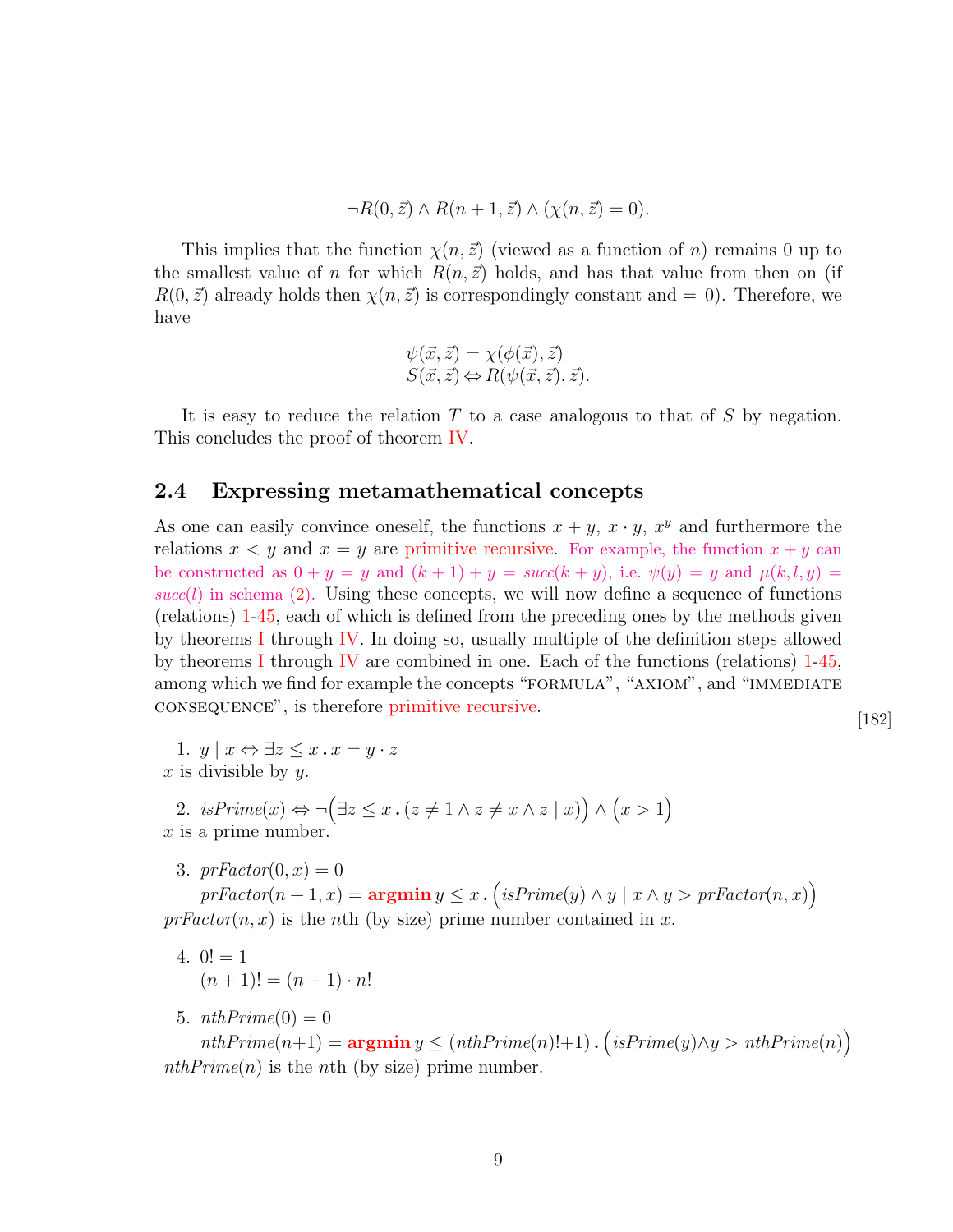6. item $(n, x) = \mathop{\rm argmin} y \leq x \cdot ((prFactor(n, x)^y | x) \wedge \neg (prFactor(n, x)^{y+1} | x))$  $(n, x) = \mathop{\rm argmin} y \leq x \cdot ((prFactor(n, x)^y | x) \wedge \neg (prFactor(n, x)^{y+1} | x))$  $(n, x) = \mathop{\rm argmin} y \leq x \cdot ((prFactor(n, x)^y | x) \wedge \neg (prFactor(n, x)^{y+1} | x))$  $item(n, x)$  is the nth item of the sequence of numbers associated with x (for  $n > 0$  and

n not larger than the length of this sequence).

7. length(x) =  $\mathbf{argmin}\, y \leq x \cdot (prFactor(y, x) > 0 \land prFactor(y + 1, x) = 0)$  $\mathbf{argmin}\, y \leq x \cdot (prFactor(y, x) > 0 \land prFactor(y + 1, x) = 0)$  $\mathbf{argmin}\, y \leq x \cdot (prFactor(y, x) > 0 \land prFactor(y + 1, x) = 0)$ length(x) is the length of the sequence of numbers associated with x.

8.  $x \circ y = \mathop{\mathrm{argmin}} z \leq nthPrime(length(x) + length(y))^{x+y}$  $x \circ y = \mathop{\mathrm{argmin}} z \leq nthPrime(length(x) + length(y))^{x+y}$  $x \circ y = \mathop{\mathrm{argmin}} z \leq nthPrime(length(x) + length(y))^{x+y}$ .  $(\forall n \leq length(x) \cdot item(n,z) = item(n,x))$  ∧  $(\forall 0 < n < length(y)$ . item $(n + length(x), z) = item(n, y)$ 

 $x \circ y$  corresponds to the operation of "concatenating" two finite sequences of numbers.

9.  $\text{seq}(x) = 2^x$  $seq(x)$  corresponds to the number sequence that consists only of the number x (for  $x > 0$ ).

10. 
$$
parent(x) = seq(11) \circ x \circ seq(13)
$$
  
  $parent(x)$  corresponds to the operation of "parenthesizing" (11 and 13 are associated  
with the primitive signs " $($ " and " $)$ ").

11. 
$$
vtype(n, x) \Leftrightarrow (\exists 13 < z \le x \cdot isPrime(z) \land x = z^n) \land n \ne 0
$$
  
*x* is a **VARIABLE OF TYPE** *n*.

```
12. is Var(x) \Leftrightarrow \exists n \leq x. vtype(n, x)x is a VARIABLE.
```

```
13. not(x) = seq(5) \circ parent(x)not(x) is the NEGATION of x.
```

```
14. or(x, y) = p \text{.} or \text{.} or \text{.} or p \text{.} or p \text{.} or p \text{.}or(x, y) is the DISJUNCTION of x and y.
```
15. forall $(x, y) = \text{seq}(9) \circ \text{seq}(x) \circ \text{parent}(y)$ forall $(x, y)$  is the GENERALIZATION of y by the VARIABLE x (provided that x is a [variable](#page-3-6)).

<span id="page-9-0"></span>[183]

16.  $succ_n(0, x) = x$  $succ_n(n+1, x) = seq(3) \circ succ_n(n, x)$ 

- succ  $n(n, x)$  corresponds to the operation of "prepending the sign 'succ' in front of x for  $n \times$  times".
- <span id="page-9-1"></span>17.  $number(n) = succ(n, seq(1))$  $number(n)$  is the NUMBER-SIGN for the number n.
- 18.  $style_1(x) \Leftrightarrow \exists m, n \leq x$ .  $(m = 1 \vee vtype(1, m)) \wedge x = succ_n(n, seq(m))$  $x$  is a SIGN OF TYPE ONE.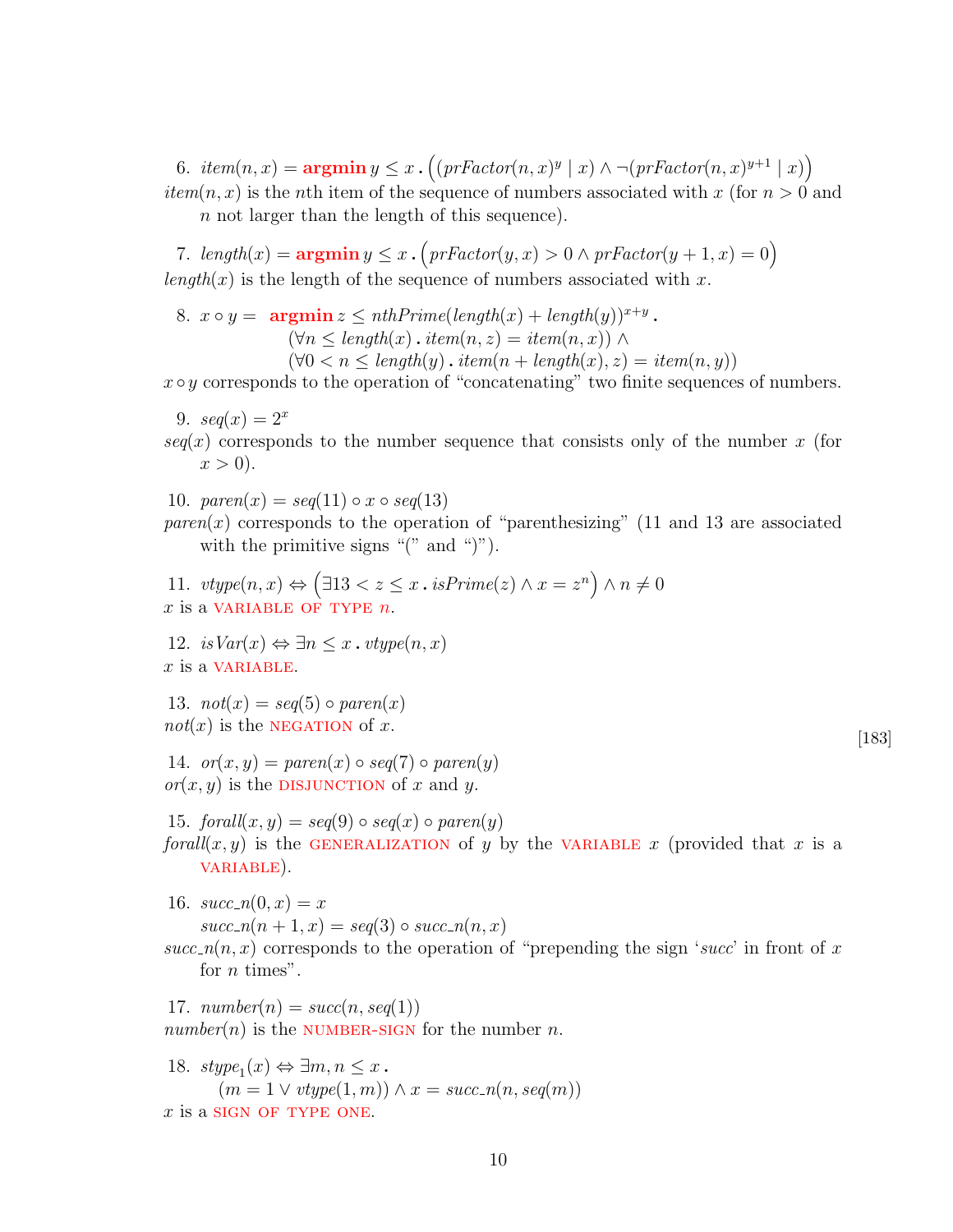19.  $style(n, x) \Leftrightarrow (n = 1 \land style_{1}(x)) \lor$  $(n > 1 \land \exists v \leq x \cdot (vtype(n, v) \land x = R(v)))$ 

 $x$  is a SIGN OF TYP

- 20.  $elFm(x) \Leftrightarrow \exists y, z, n \leq x$ .  $(stype(n, y) \wedge style(n + 1, z) \wedge x = z \circ parent(y))$  $x$  is an ELEMENTARY FORMULA.
- 21. op $(x, y, z) \Leftrightarrow (x = not(y)) \vee (x = or(y, z)) \vee (\exists v \leq x \cdot isVar(v) \wedge x = forall(v, y))$
- 22. fmSeq(x)  $\Leftrightarrow$   $(\forall 0 < n \leq length(x) \cdot$  elFm(item(n, x))  $\vee$  $\exists 0 < p, q < n \cdot op(item(n, x), item(p, x), item(q, x))$

 $\wedge$  length $(x) > 0$ 

- $x$  is a sequence of FORMULAE, each of which is either an ELEMENTARY FORMULA or is obtained from the preceding ones by the operations of NEGATION, DISJUNCTION, or [generalization](#page-3-12).
- 23. is $Fm(x) \Leftrightarrow \exists n \leq (nthPrime(length(x)^{2}))^{x \cdot (length(x))^{2}}$ .  $f \in \text{reg}(n) \land x = item(lenqth(n), n)$

x is a FORMULA (i.e. the last item of a sequence n of [formula](#page-3-5)e).

24. bound $(v, n, x) \Leftrightarrow isVar(v) \wedge isFm(x) \wedge$  $\exists a, b, c \leq x$ .  $x = a \circ \text{for all}(v, b) \circ c \land \text{isFm}(b) \land$  $length(a) + 1 \leq n \leq length(a) + length(forall(v, b))$ 

The variable  $v$  is BOUND in  $x$  at position  $n$ .

25. free $(v, n, x) \Leftrightarrow isVar(v) \wedge isFm(x) \wedge$  $v = item(n, x) \land n \le length(x) \land \neg bound(v, n, x)$ 

The variable v is FREE in x at position  $n$ .

- 26. free $(v, x) \Leftrightarrow \exists n \leq length(x)$ . free $(v, n, x)$  $v$  occurs in  $x$  as a FREE VARIABLE.
- 27.  $insert(x, n, y) = \mathbf{argmin} z \leq (nthPrime(length(x) + length(y)))^{x+y}$  $insert(x, n, y) = \mathbf{argmin} z \leq (nthPrime(length(x) + length(y)))^{x+y}$  $insert(x, n, y) = \mathbf{argmin} z \leq (nthPrime(length(x) + length(y)))^{x+y}$ .  $\exists u, v \leq x$ .  $x = u \circ \text{seq}(\text{item}(n, x)) \circ v \wedge z = u \circ y \circ v \wedge n = \text{length}(u) + 1$

You obtain *insert* $(x, n, y)$  from x by inserting y instead of the nth item in the sequence x (provided that  $0 < n \leq length(x)$ ).

28. free Place  $(0, v, x) = \mathop{\rm argmin} n \leq \text{length}(x)$  $(0, v, x) = \mathop{\rm argmin} n \leq \text{length}(x)$  $(0, v, x) = \mathop{\rm argmin} n \leq \text{length}(x)$ .  $free(v, n, x) \wedge \neg \exists n < p < length(x)$ .  $free(v, p, x)$  $freePlace(k + 1, v, x) = \mathbf{argmin}\, n < freePlace(n, k, v)$  $freePlace(k + 1, v, x) = \mathbf{argmin}\, n < freePlace(n, k, v)$  $freePlace(k + 1, v, x) = \mathbf{argmin}\, n < freePlace(n, k, v)$ .  $free(v, n, x) \wedge \neg \exists n < p < freePlace(n, k, v)$ .  $free(v, p, x)$  $freePlace(k, v, x)$  is the k + 1st place in x (counted from the end of FORMULA x) where  $v$  is FREE (and 0 if there is no such place).

<span id="page-10-0"></span>[184]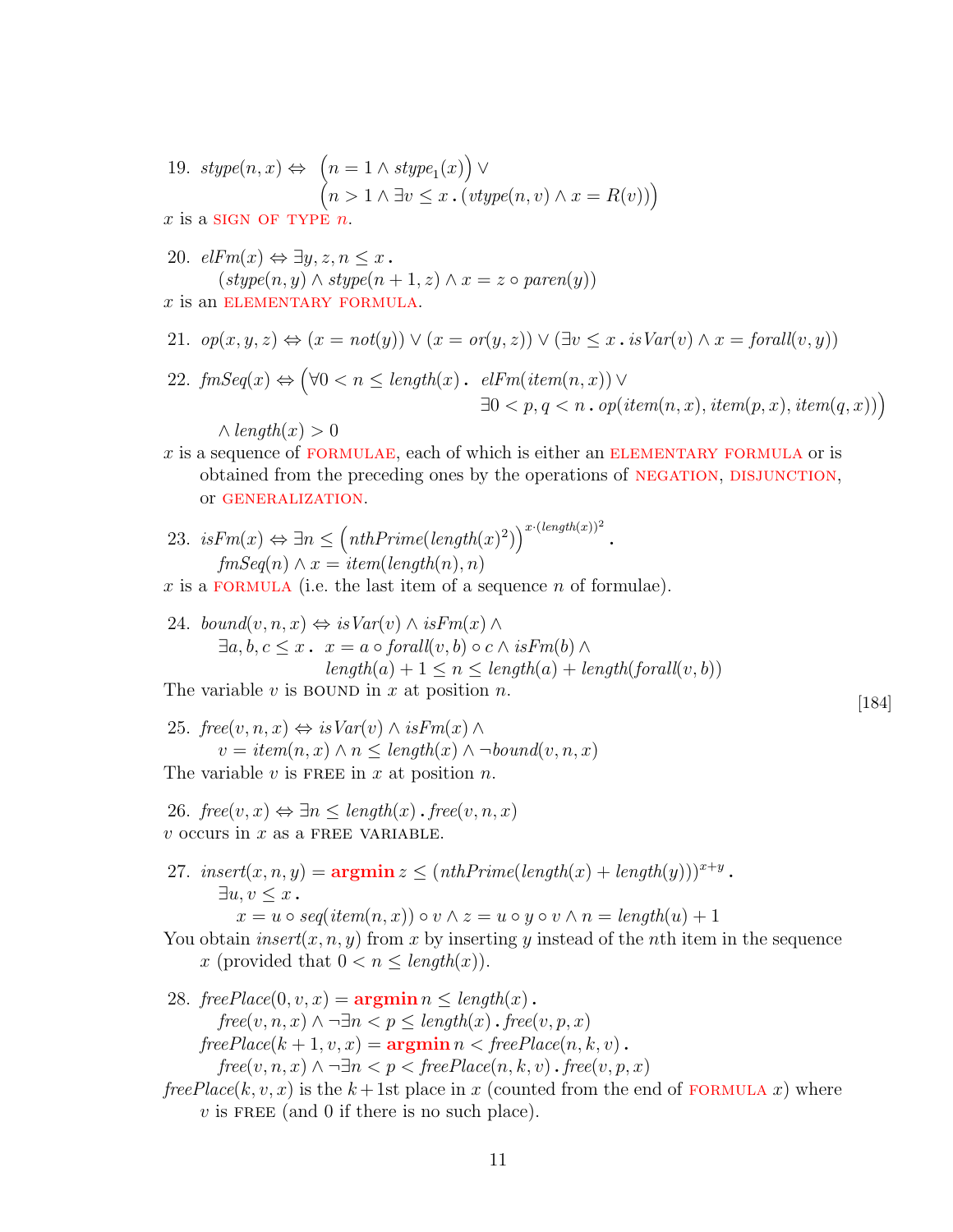29.  $nFreePlaces(v, x) = \mathop{\rm argmin} n \leq length(x)$  $nFreePlaces(v, x) = \mathop{\rm argmin} n \leq length(x)$  $nFreePlaces(v, x) = \mathop{\rm argmin} n \leq length(x)$ .  $freePlace(n, v, x) = 0$  $nFreePlaces(v, x)$  is the number of places where v is free in x.

30.  $\textit{subst}'(0, x, v, y) = x$  $\textit{subst}'(k+1, x, v, y) = \textit{insert}(\textit{subst}'(k, x, v, y), \textit{freePlace}(k, v, x), y)$ 

<span id="page-11-1"></span>31.  $\textit{subst}(x, v, y) = \textit{subs}'(\textit{nFreePlaces}(v, x), x, v, y)$  $\textit{subst}(x, v, y)$  $\textit{subst}(x, v, y)$  $\textit{subst}(x, v, y)$  is the above defined concept substa $\binom{v}{b}$  $\genfrac{\{}{\}}{0pt}{}{v}{b}$ .

- 32.  $imp(x, y) = or(not(x), y)$  $and(x, y) = not($  or $(not(x), not(y)))$  $equiv(x, y) = and (imp(x, y), imp(y, x))$  $exists(v, y) = not(forall(v, not(y)))$
- 33.  $typeLift(n, x) = \mathbf{argmin}\, y \leq x^{x^n}$  $typeLift(n, x) = \mathbf{argmin}\, y \leq x^{x^n}$  $typeLift(n, x) = \mathbf{argmin}\, y \leq x^{x^n}$ .  $\forall k \leq length(x)$ .  $item(k, x) ≤ 13 \wedge item(k, y) = item(k, x) \vee$  $item(k, x) > 13 \wedge item(k, y) = item(k, x) \cdot prFactor(1, item(k, x))^n$

typeLift(n, x) is the nth TYPE-LIFT of x (if x and typeLift(n, x) are FORMULAE).

There are three specific numbers corresponding to the axioms I, 1 to 3 (the [Pea](#page-4-3)[no axioms\)](#page-4-3), which we will denote by  $pa_1$ ,  $pa_2$ ,  $pa_3$ , and we define:

<span id="page-11-0"></span>[185]

- 34.  $peanoAxiom(x) \Leftrightarrow (x = pa_1 \vee x = pa_2 \vee x = pa_3)$
- 35.  $prop1Axiom(x) \Leftrightarrow \exists y \leq x \cdot isFm(y) \wedge x = imp(or(y, y), y)$
- x is a FORMULA that has been obtained by inserting into the axiom schema II, 1. We define  $prop2Axiom(x)$ ,  $prop3Axiom(x)$ , and  $prop4Axiom(x)$  analogously.

36.  $propAxiom(x) \Leftrightarrow prop1Axiom(x) \lor prop2Axiom(x) \lor prop3Axiom(x) \lor prop4Axiom(x)$  $x$  is a FORMULA that has been obtained by inserting into on of the [proposition axioms.](#page-4-4)

- 37. quantor1AxiomCondition( $z, y, v$ )  $\Leftrightarrow \neg \exists n \leq length(y), m \leq length(z), w \leq z$ .  $w = item(m, z) \wedge bound(w, n, y) \wedge free(v, n, y)$
- z does not contain a VARIABLE that is BOUND anywhere in y where v is FREE. This condition for the applicability of axiom III, 1, ensured that a substitution of  $z$  for the free occurrences of v in y does not accidentally bind some of  $z$ 's variables.
- 38. quantor1Axiom(x)  $\Leftrightarrow \exists v, y, z, n \leq x$ .  $vtype(n, v) \wedge style(n, z) \wedge isFm(y) \wedge quantor 1AxiomCondition(z, y, v) \wedge$  $x = imp(forall(v, y), \textit{subst}(y, v, z))$
- x is a FORMULA obtained by substitution from the axiom schema III,  $1$ , i.e. one of the [quantor axioms](#page-4-5).
- 39. quantor2 $Axiom(x) \Leftrightarrow \exists v, q, p \leq x$ . is  $Var(v) \wedge isFm(p) \wedge \neg free(v, p) \wedge isFm(q) \wedge$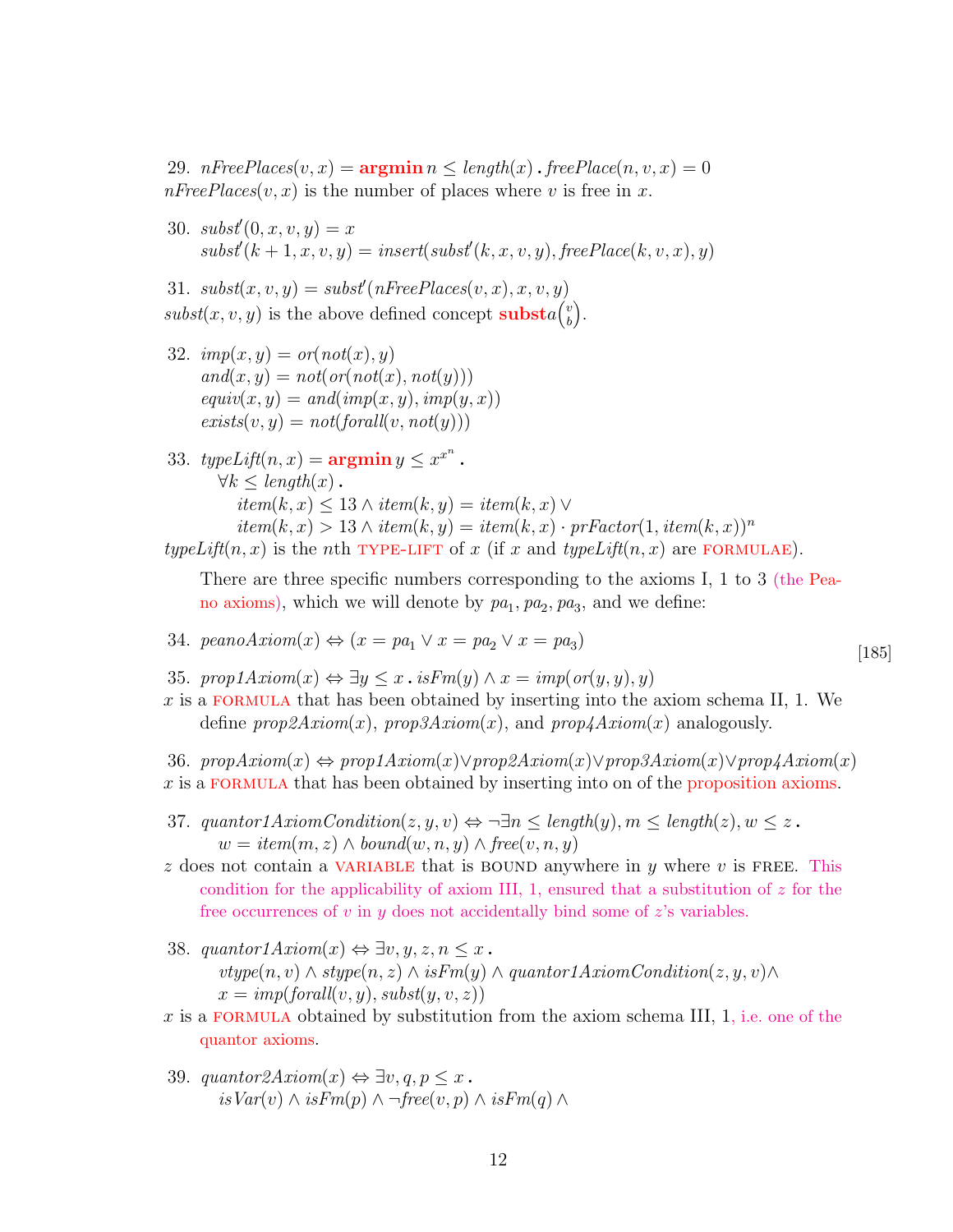$x = \text{imp}(\text{for all}(v, \text{or}(p, q)), \text{or}(p, \text{for all}(v, q)))$ 

- <span id="page-12-5"></span>x is a FORMULA obtained by substitution from the axiom schema III, 2, i.e. the other one of the [quantor axioms](#page-4-5).
- 40.  $reduAxiom(x) \Leftrightarrow \exists u, v, y, n \leq x$ .  $vtype(n, v) \wedge vtype(n + 1, u) \wedge \neg free(u, y) \wedge isFm(y) \wedge$  $x = exists(u, for all(v, equiv(seq(u) \circ paren(seq(v)), y)))$
- x is a FORMULA obtained by substitution from the axiom schema IV, 1, i.e. from the [reducibility axiom](#page-4-6).

There is a specific number corresponding to axiom  $V$ , 1, (the [set axiom\)](#page-5-3), which we will denote by sa, and we define:

- 41.  $setAxiom(x) \Leftrightarrow \exists n \leq x \cdot x = typeLift(n, sa)$
- 42.  $isAxiom(x) \Leftrightarrow peanoAxiom(x) \lor propAxiom(x) \lor$ quantor1Axiom(x) ∨ quantor2Axiom(x) ∨ reduAxiom(x) ∨  $setAxiom(x)$

 $x$  is an AXIOM.

43.  $\limmConseq(x, y, z) \Leftrightarrow y = \limp(z, x) \vee \exists v \leq x \cdot \text{is} \text{Var}(v) \wedge x = \text{for all}(v, y)$ x is an IMMEDIATE CONSEQUENCE of  $y$  and  $z$ .

- <span id="page-12-3"></span>44. isProofFigure $(x) \Leftrightarrow (\forall 0 < n \leq length(x)$ .  $isAxiom(item(n, x)) \vee \exists 0 < p, q < n$ .  $immConseqitem(n, x), item(p, x), item(q, x))$  $length(x) > 0$
- x is a PROOF FIGURE (a finite sequence of FORMULAE, each of which is either an [axiom](#page-4-2) or the [immediate consequence](#page-5-1) of two of the preceding ones).

<span id="page-12-0"></span>[186]

- <span id="page-12-1"></span>45. proofFor $(x, y) \Leftrightarrow isProofFigure(x) \wedge item(lenqth(x), x) = y$  $x$  is a PROOF for the FORMULA  $y$ .
- 46.  $\textit{provable}(x) \Leftrightarrow \exists y \cdot \textit{proofFor}(y, x)$
- <span id="page-12-2"></span>x is a PROVABLE FORMULA. ([provable](#page-5-2)(x) is the only one among the concepts [1-](#page-8-1)[46](#page-12-2) for which we can not assert that it is [primitive recursive\)](#page-6-2).

#### 2.5 Denotability and provability

The fact that can be expressed vaguely by: Every [primitive recursive](#page-6-2) relation is definable within system  $P$  (interpreting that system as to content), will be expressed in the following theorem without referring to the interpretation of [formulae](#page-3-5) of [P](#page-3-2):

<span id="page-12-4"></span>Theorem V: For every [primitive recursive](#page-6-2) relation  $R(x_1, \ldots, x_n)$  there is a RELATION SIGN r (with the FREE VARIABLES  $u_1, \ldots, u_n$ ), such that for each n-tuple  $(x_1, \ldots, x_n)$ the following holds: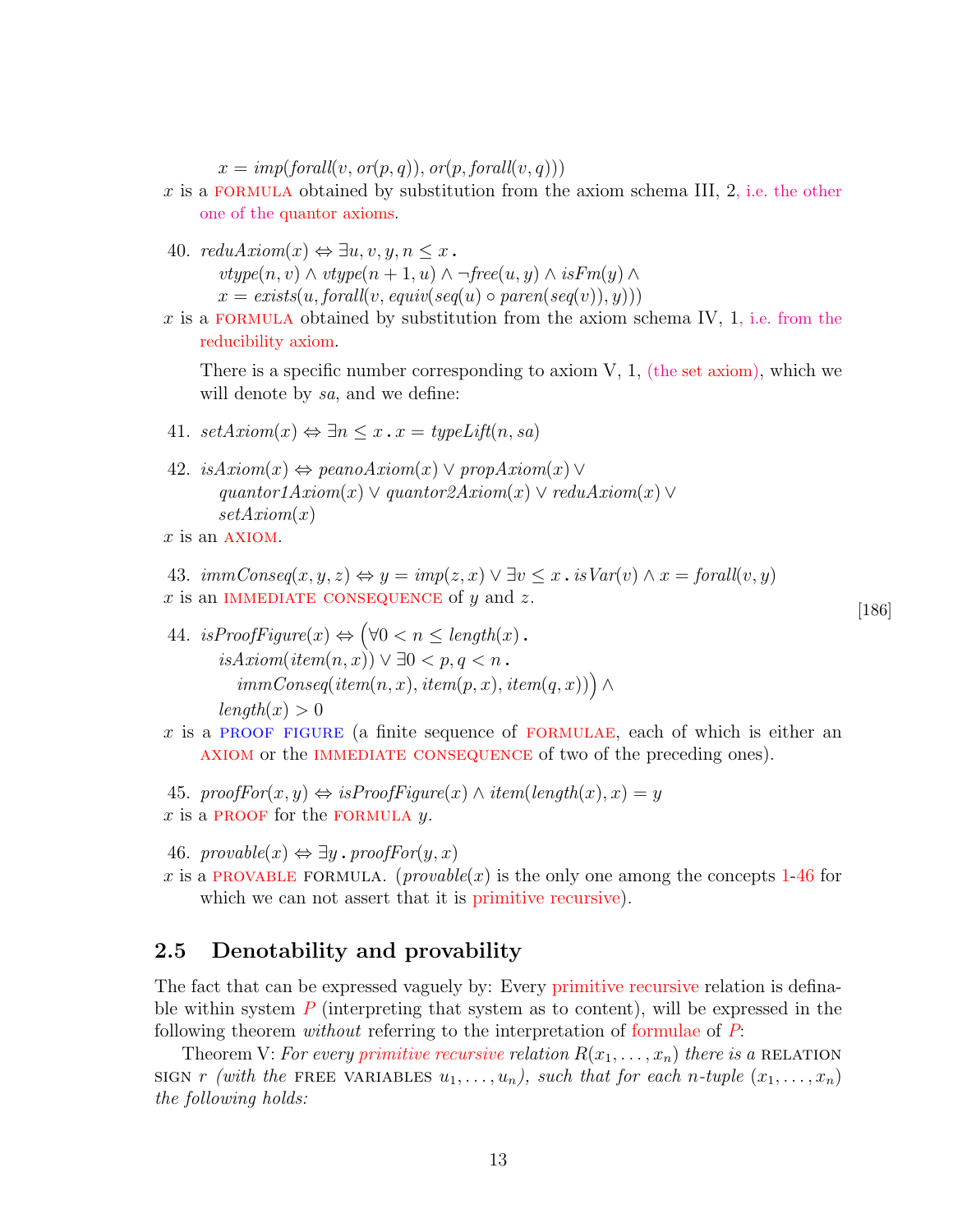<span id="page-13-7"></span><span id="page-13-1"></span>
$$
R(x_1, \ldots, x_n) \Rightarrow provable(subst(r, u_1 \ldots u_n, number(x_1) \ldots number(x_n))) \tag{3}
$$

<span id="page-13-2"></span>
$$
\neg R(x_1, \ldots, x_n) \Rightarrow provable(not(subst(r, u_1 \ldots u_n, number(x_1) \ldots number(x_n)))) \quad (4)
$$

We contend ourselves with giving a sketchy outline of the proof for this theorem here, since it does not offer any difficulties in principle and is rather cumbersome. We prove the theorem for all relations  $R(x_1, \ldots, x_n)$  of the form  $x_1 = \phi(x_2, \ldots, x_n)$  (where  $\phi$  is a [primitive recursive](#page-6-2) function) and apply natural induction by  $\phi$ 's [degree.](#page-6-9) For functions of [degree](#page-6-9) one (i.e. constants and the function  $x+1$ ) the theorem is trivial. Hence, let  $\phi$ be of [degree](#page-6-9) m. It is built from functions of lower degree  $\phi_1, \ldots, \phi_k$  by the operations of insertion and [primitive recursive](#page-6-2) definition. Since everything has already been proven for  $\phi_1, \ldots, \phi_k$  by the inductive assumption, there are corresponding RELATION SIGNS  $r_1, \ldots, r_k$  $r_1, \ldots, r_k$  $r_1, \ldots, r_k$  such that [\(3](#page-13-1)), ([4\)](#page-13-2) hold. The definition processes by which  $\phi$  is built from  $\phi_1, \ldots, \phi_k$  (insertion and primitive recursion) can all be modeled formally in system [P](#page-3-2). Doing this, one gets from  $r_1, \ldots, r_k$  a new RELATION SIGN r for which one can proof the validity of [\(3](#page-13-1)), [\(4](#page-13-2)) without difficulties. A RELATION SIGN r associated with a primitive [187] recursive relation in this manner shall be called *primitive recursive*.

#### 2.6 Undecidability theorem

We now come to the goal of our elaborations. Let  $\kappa$  be any class of FORMULAE. We denote with  $Conseq(\kappa)$  the smallest set of FORMULAE that contains all FORMULAE of  $\kappa$  and all AXIOMS and is closed under the relation "IMMEDIATE CONSEQUENCE".  $\kappa$  is called  $\omega$ -consistent if there is no CLASS-SIGN a such that

<span id="page-13-6"></span><span id="page-13-4"></span><span id="page-13-3"></span><span id="page-13-0"></span> $(\forall n \cdot \textit{subst}(a, v, \textit{number}(n)) \in \textit{Conseq}(\kappa)) \land \textit{not}(\textit{forall}(v, a)) \in \textit{Conseq}(\kappa)$ 

where  $v$  is the FREE VARIABLE of the CLASS-SIGN  $a$ . With other words, a witness against  $\omega$ -consistency would be a formula a with one free variable where we can derive  $a(n)$ for all *n*, but also  $\neg \forall n \cdot a(n)$ , a contradiction.

Every  $\omega$ -consistent system is, of course, also consistent. The reverse, however, does not hold true, as will be shown later. We call a system *consistent* if there is no formula a such that both a and  $\neg a$  are provable. Such a formula would be a witness against the consistency, but in general not against the  $\omega$ -consistency. With other words,  $\omega$ -consistency is stronger than consistency: the first implies the latter, but not vice versa.

The general result about the existence of undecidable propositions goes as follows:

<span id="page-13-5"></span>Theorem VI: For every  $\omega$ [-consistent](#page-13-3) [primitive recursive](#page-6-2) class  $\kappa$  of FORMULAE there is a [primitive recursive](#page-6-2) CLASS-SIGN r such that neither forall $(v, r)$  nor not(forall $(v, r)$ ) belongs to  $Conseq(\kappa)$  (where v is the FREE VARIABLE of r).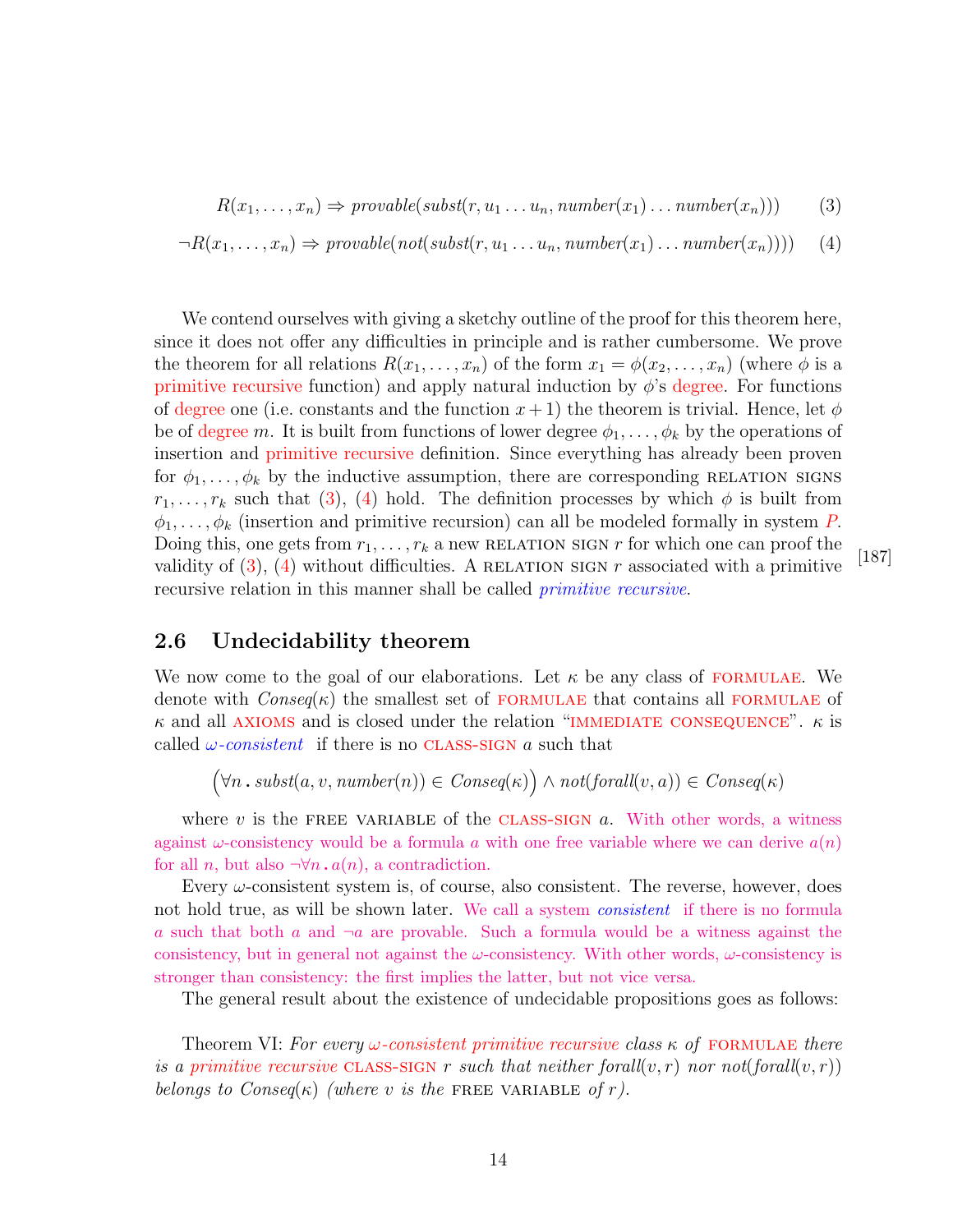Since the premise in the theorem is  $\omega$ -consistency, which is stronger than consistency, the theorem is less general than if its premise were just consistency.

Proof: Let  $\kappa$  be any  $\omega$ [-consistent](#page-13-3) [primitive recursive](#page-6-2) class of FORMULAE. We define:

<span id="page-14-2"></span>isProofFigure<sub>$$
\kappa
$$</sub>(x)  $\Leftrightarrow$   
\n
$$
(\forall n \le length(x) \cdot isAxi(m(item(n, x)) \lor (item(n, x) \in \kappa) \lor \exists 0 < p, q < n \cdot immediately, isAdim(item(n, x), item(p, x), item(q, x))) \land
$$
\n
$$
length(x) > 0
$$
\n(5)

(compare to the analogous concept [44](#page-12-3))

<span id="page-14-1"></span>
$$
proofFor_{\kappa}(x, y) \Leftrightarrow isProofFigure_{\kappa}(x) \wedge item(length(x), x) = y \tag{6}
$$

$$
provable_{\kappa}(x) \Leftrightarrow \exists y \, . \, proofFor_{\kappa}(y, x) \tag{6.1}
$$

(compare to the analogous concepts [45,](#page-12-1) [46\)](#page-12-2). The following obviously holds:

<span id="page-14-7"></span>
$$
\forall x. (provide_{\kappa}(x) \Leftrightarrow x \in \text{Conseq}(\kappa)), \tag{7}
$$

$$
\forall x. (provide(x) \Rightarrow provable_{\kappa}(x)). \tag{8}
$$

Now we define the relation: [188]

$$
Q(x, y) \Leftrightarrow \neg \Big( \text{proofFor}_{\kappa}(x, \text{subst}(y, 19, \text{number}(y))) \Big). \tag{8.1}
$$

Intuitively  $Q(x, y)$  means x does not prove  $y(y)$ .

Since  $proofFor_{\kappa}(x, y)$  (by [\(6](#page-14-1)), [\(5](#page-14-2))) and  $subst(y, 19, number(y))$  (by definitions [17,](#page-9-1) [31\)](#page-11-1) are [primitive recursive](#page-6-2), so is  $Q(x, y)$ . According to theorem [V](#page-12-4) we hence have a RELATION SIGN  $q$  (with the FREE VARIABLES 17, 19) such that the following holds:

<span id="page-14-5"></span>
$$
\neg proofFor_{\kappa}(x, \text{subst}(y, 19, \text{number}(y))) \Rightarrow \text{prob}(x, \text{subst}(y, 17, 19, \text{number}(x) \text{number}(y)))
$$
\n
$$
(9)
$$

<span id="page-14-6"></span>
$$
proofFor_{\kappa}(x, subst(y, 19, number(y))) \Rightarrow
$$

$$
provide_{\kappa}(not(subst(q, 17 19, number(x) number(y)))).
$$
 (10)

We set:

<span id="page-14-3"></span>
$$
p = \text{for all}(17, q) \tag{11}
$$

 $(p$  is a CLASS-SIGN with the FREE VARIABLE 19 (which intuitively means 19(19), i.e.  $y(y)$ , is improvable) and

<span id="page-14-4"></span>
$$
r = subst(q, 19, number(p))
$$
\n<sup>(12)</sup>

<span id="page-14-0"></span>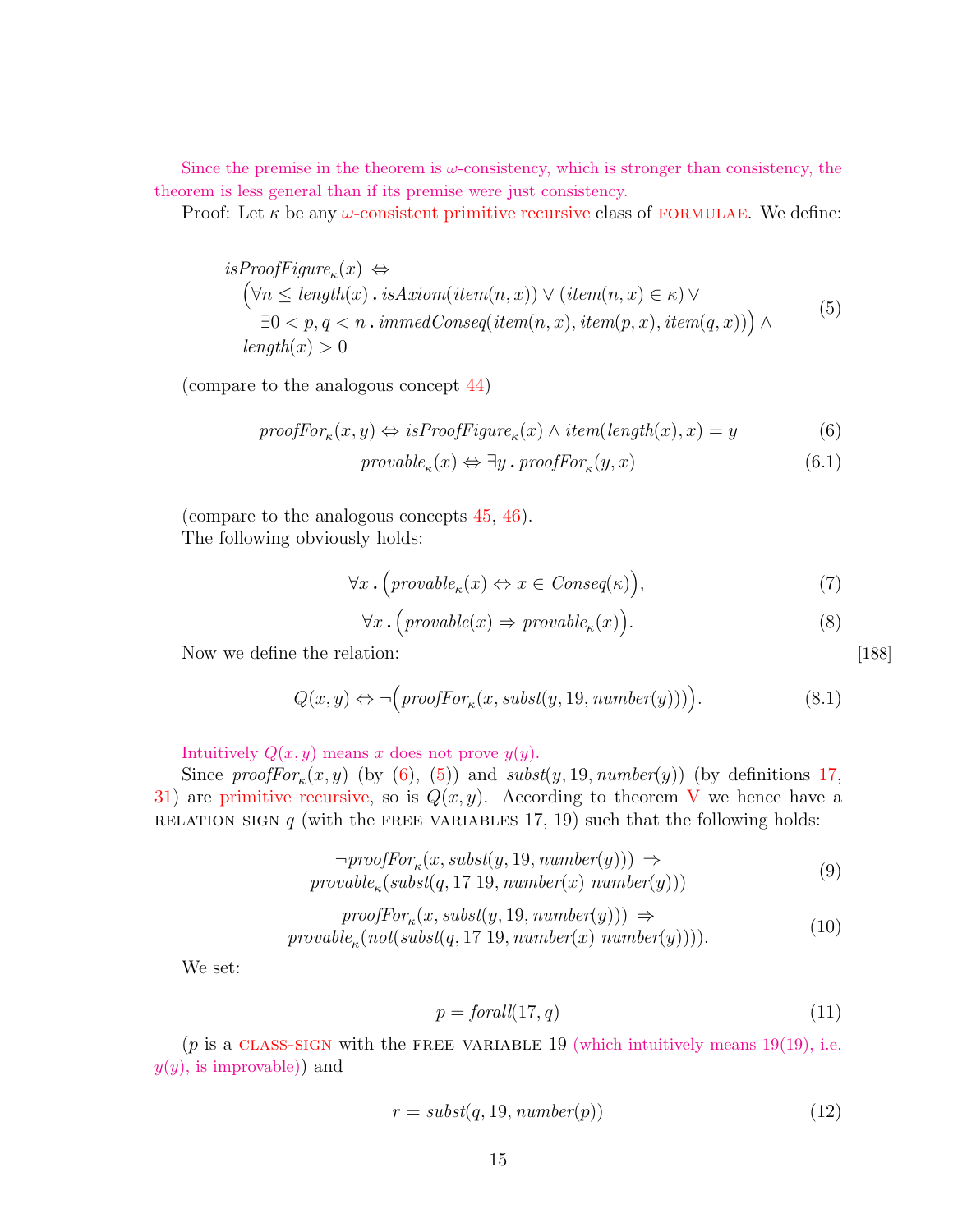$(r$  is a [primitive recursive](#page-6-2) CLASS-SIGN with the FREE VARIABLE 17 (which intuitively means that 17, i.e. x, does not prove  $p(p)$ , where  $p(p)$  means  $p(p)$  is unprovable).

Then the following holds:

<span id="page-15-2"></span>
$$
subst(p, 19, number(p)) = subst(for all(17, q), 19, number(p))
$$
  
= 
$$
for all(17, subst(q, 19, number(p)))
$$
  
= 
$$
for all(17, r)
$$
 (13)

(becauseof  $(11 \text{ and } 12)$  $(11 \text{ and } 12)$  $(11 \text{ and } 12)$  $(11 \text{ and } 12)$ ); furthermore:

<span id="page-15-1"></span>
$$
subst(q, 17~19, number(x) number(p)) = subst(r, 17, number(x))
$$
\n(14)

(because of  $(14)$ ). The recurring *forall* $(17, r)$  can be interpreted as there is no prove for  $p(p)$ , with other words, forall(17, r) states that the statement  $p(p)$  that states its own improvabilityis improvable. If we now insert p for y in  $(9)$  and  $(10)$  $(10)$  $(10)$ , we get, taking  $(13)$  $(13)$ and([14](#page-15-1)) into account:

<span id="page-15-4"></span>
$$
\neg proofFor_{\kappa}(x, for all (17, r)) \Rightarrow provable_{\kappa}(subset(r, 17, number(x))) \tag{15}
$$

<span id="page-15-3"></span>
$$
proofFor_{\kappa}(x, for all (17, r)) \Rightarrow provable_{\kappa}(not(subst(r, 17, number(x)))) \qquad (16)
$$

This yields: [189]

1. forall(17, r) is not  $\kappa$ -PROVABLE. Because if that were the case, there would (by [\(7\)](#page-14-7)) exist an *n* such that  $proofFor_{\kappa}(n, for all (17, r))$ . By [\(16\)](#page-15-3) we would hence have:

$$
provable_{\kappa}(not(subst(r,17,number(n)))),
$$

while on the other hand the  $\kappa$ -PROVABILITY of *forall*(17, r) also implies that of  $\textit{subst}(r, 17, \textit{number}(n))$ . Therefore  $\kappa$  would be inconsistent (and in particular  $\omega$ inconsistent).

2.  $not(for all (17, r))$  is not  $\kappa$ -PROVABLE. Proof: As has just been shown,  $for all (17, r)$ isnot  $\kappa$ -PROVABLE, i.e. (by ([7\)](#page-14-7)) we have

$$
\forall n \cdot \neg proofFor_{\kappa}(n, for all (17, r)).
$$

This implies by([15](#page-15-4))

$$
\forall n \mathit{. provable}_\kappa(subst(r, 17, \mathit{number}(n)))
$$

which would, together with

$$
provable_{\kappa}(not (for all (17, r))),
$$

contradict the  $\omega$ [-consistency](#page-13-4) of  $\kappa$ .

Therefore forall(17, r) is not decidable from  $\kappa$ , whereby theorem [VI](#page-13-5) is proved.

<span id="page-15-0"></span>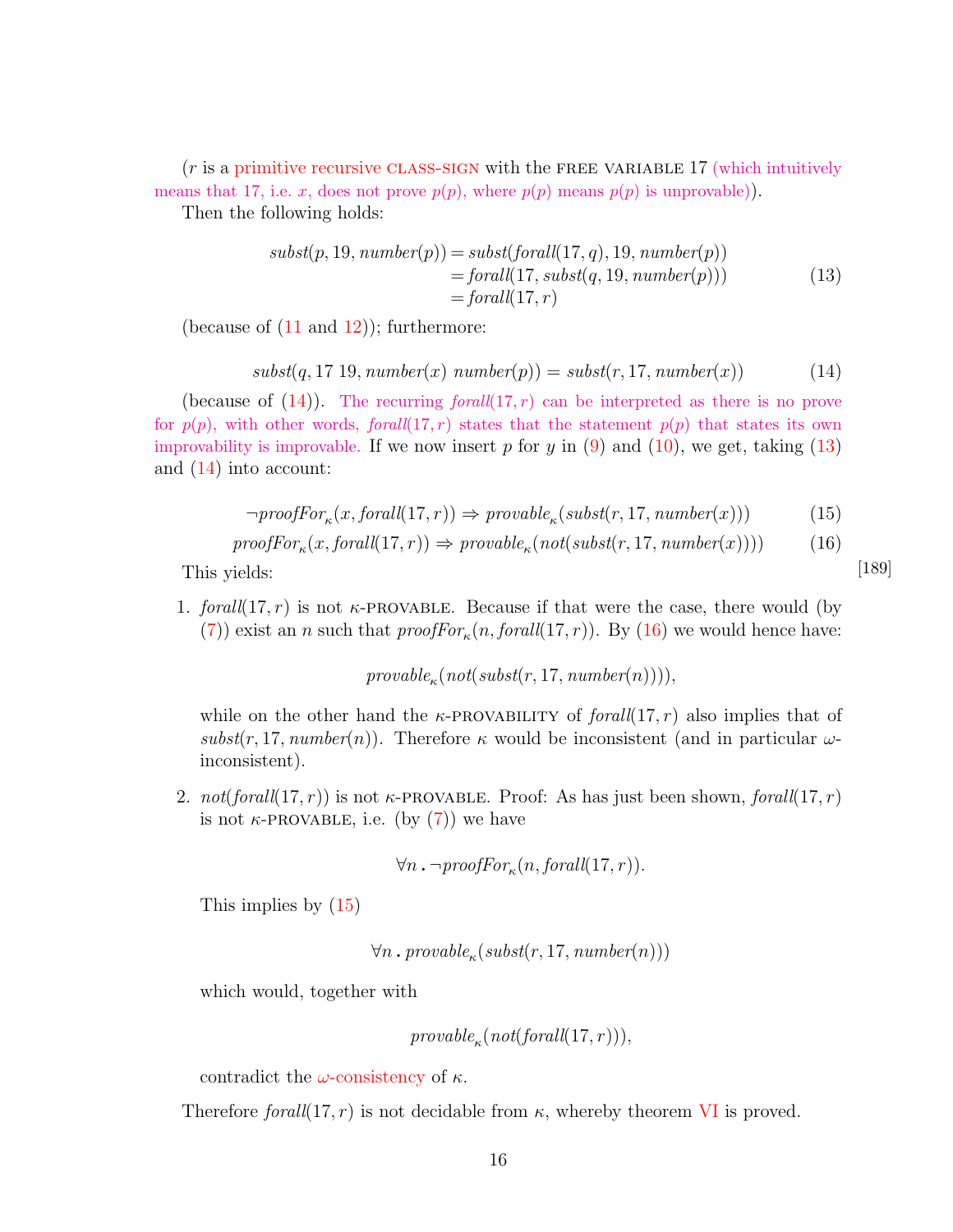#### <span id="page-16-3"></span><span id="page-16-2"></span>2.7 Discussion

One can easily convince oneself that the proof we just did is constructive, i.e. it the following is intuitionistically flawlessly proven:

Let any [primitive recursive](#page-6-2)ly defined class  $\kappa$  of [formula](#page-3-5)e be given. Then if the formal decision (from  $\kappa$ ) of the PROPOSITION-FORMULA *forall*(17, *r*) is also given, one can effectively present:

- 1. A PROOF for  $not(forall(17, r))$ .
- 2. For any given n a PROOF for  $\mathit{subst}(r, 17, \mathit{number}(n))$ , i.e. a formal decision for  $for all (17, r)$  would imply the effective presentability of an  $\omega$ -inconsistency-proof.

Let us call a relation (class) between natural numbers  $R(x_1, \ldots, x_n)$  decision-definite ifthere is an *n*-ary RELATION SIGN r such that  $(3)$  $(3)$  and  $(4)$  (c.f. theorem [V\)](#page-12-4) hold. In particular therefore every [primitive recursive](#page-6-2) relation is by Theorem [V](#page-12-4) [decision-definite.](#page-16-1) Analogously, a RELATION SIGN shall be called *decision-definite* if it corresponds to a [decision-definite](#page-16-1) relation in this manner. For the existence of propositions undecidable from  $\kappa$  it is now sufficient to require of a class  $\kappa$  that it is  $\omega$ [-consistent](#page-13-3) and [decision](#page-16-1)[definite.](#page-16-1) With other words, it is not even important how the class of added axioms  $\kappa$  is defined, we just have to be able to decide with the means of the system whether something is an axiom or not. This is because the [decision-definite](#page-16-1)ness carries over from  $\kappa$  to poofFor<sub> $\kappa$ </sub> $(x, y)$  $(x, y)$  $(x, y)$  (compare to ([5](#page-14-2)), [\(6](#page-14-1))) and to  $Q(x, y)$  (compare to [\(9\)](#page-14-5)), and only that was used for the above proof. In this case, the undecidable theorem takes on the form [190]  $for all (v, r)$ , where r is a [decision-definite](#page-16-1) CLASS-SIGN (by the way, it is even sufficient that  $\kappa$  is [decision-definite](#page-16-1) in the system augmented by  $\kappa$ ).

If instead of  $\omega$ [-consistency](#page-13-4) we only assume [consistency](#page-13-6) for  $\kappa$ , then, although the existence of an undecidable proposition does not follow, there follows the existence of a property  $(r)$  for which a counter-example is not *presentable* and neither is it provable that the relation holds for all numbers. Because for the proof that  $f\text{orall}(17, r)$  is not  $\omega$ -provable we only used the  $\omega$ -consistency of  $\kappa$  (compare to page [189](#page-15-0)), and  $\neg provable_\kappa(forall(17,r))$  $\neg provable_\kappa(forall(17,r))$  $\neg provable_\kappa(forall(17,r))$  implies by ([15\)](#page-15-4) for each number x that subst(r, 17, number(x)) holds, i.e. that for no number  $not(subst(r, 17, number(x)))$  is provable.

If you add not(forall(17, r)) to  $\kappa$  you get a consistent but not  $\omega$ -consistent class of FORMULAE  $\kappa'$ .  $\kappa'$  is consistent because otherwise *forall*(17, *r*) would be provable. But κ' is not ω-consistent, since because of  $\neg provable_\kappa(for all(17, r))$  and  $(15)$  we have

$$
\forall x \text{ . } provable_{\kappa}(subset(r, 17, number(x))),
$$

and hence in particular

$$
\forall x \text{ . } provable_{\kappa'}(subst(r, 17, number(x))),
$$

and on the other hand of course

<span id="page-16-1"></span><span id="page-16-0"></span>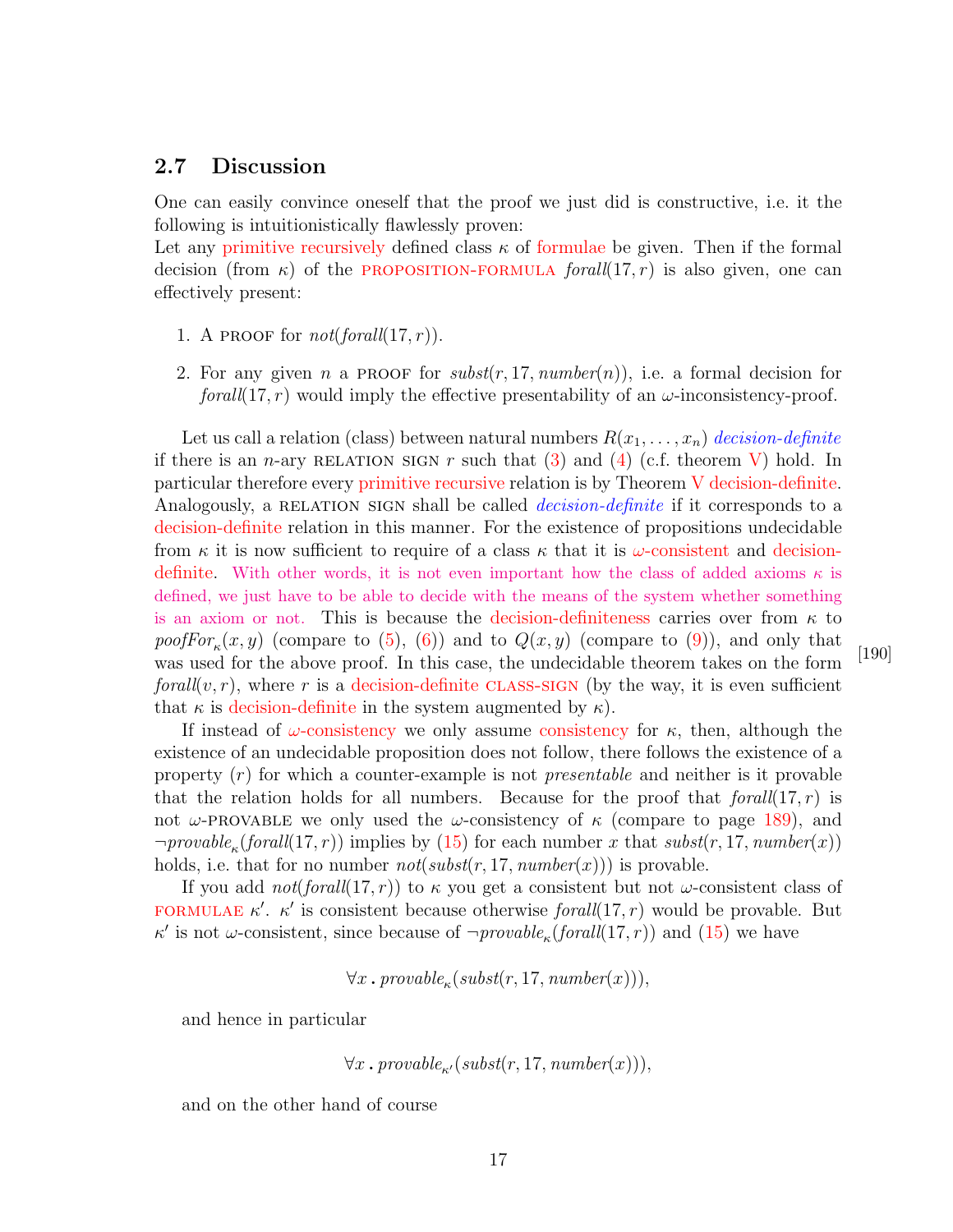$provable_{\kappa'}(\neg for all (17, r)).$ 

But that means that  $f\text{orall}(17, r)$  precisely fits the definition of a witness against  $\omega$ [consistency.](#page-13-4)

A special case of theorem [VI](#page-13-5) is the theorem where the class  $\kappa$  consists of a finite number of FORMULAE (and perhaps the ones derived from these by TYPE-LIFT). Every finite class  $\kappa$  is of course [primitive recursive](#page-6-2). Let a be the largest contained number. Then we have for  $\kappa$  in this case

$$
x \in \kappa \Leftrightarrow \exists m \le x, n \le a \cdot n \in \kappa \land x = \text{typeLift}(m, n)
$$

Hence,  $\kappa$  is [primitive recursive](#page-6-2). This allows us to conclude for example that also with the help of the axiom of choice (for all types) or the generalized continuum hypothesis not all propositions are decidable, assuming that these hypotheses are  $\omega$ -consistent.

During the proof of theorem [VI](#page-13-5) we did not use any other properties of the system [P](#page-3-2) than the following:

- 1. The class of [axiom](#page-4-2)s and deduction rules (i.e. the relation"[immediate conse](#page-5-1)[quence](#page-5-1)") are [primitive recursive](#page-6-2)ly definable (as soon as you replace the basic signs by numbers in some way).
- 2. Every [primitive recursive](#page-6-2) relation is definable within the system  $P$  (in the sense of theorem [V](#page-12-4)).

Hence there are undecidable propositions of the form  $\forall x \cdot F(x)$  in every formal system that fulfills the preconditions 1, 2 and is  $\omega$ -consistent, and also in every extension of such a system by a [primitive recursivel](#page-6-2)y definable,  $\omega$ -consistent class of axioms. To [191] this kind of systems belong, as one can easily confirm, the Zermelo-Fraenkelian axiomsystem and the von Neumannian system of set-theory, furthermore the axiom-system of number-theory which consists of the [Peano axioms](#page-4-3), [primitive recursive](#page-6-2) definition (by schema([2](#page-6-3))) and the logical deduction rules. Simply every system whose deduction rules are the usual ones and whose axioms (analogously like in  $P$ ) are made by insertion into a finite number of schemas fulfills precondition 1.

### 3 Generalizations

 $\text{J}$  =  $\text{O}$  =  $\text{O}$  =  $\text{O}$  =  $\text{O}$  =  $\text{O}$  =  $\text{O}$  =  $\text{O}$  =  $\text{O}$  =  $\text{O}$  =  $\text{O}$  =  $\text{O}$  =  $\text{O}$  =  $\text{O}$  =  $\text{O}$  =  $\text{O}$  =  $\text{O}$  =  $\text{O}$  =  $\text{O}$  =  $\text{O}$  =  $\text{O}$  =  $\text{O}$  =

### <span id="page-17-2"></span>4 Implications for the nature of consistency

—omitted—

<span id="page-17-0"></span>

<span id="page-17-1"></span>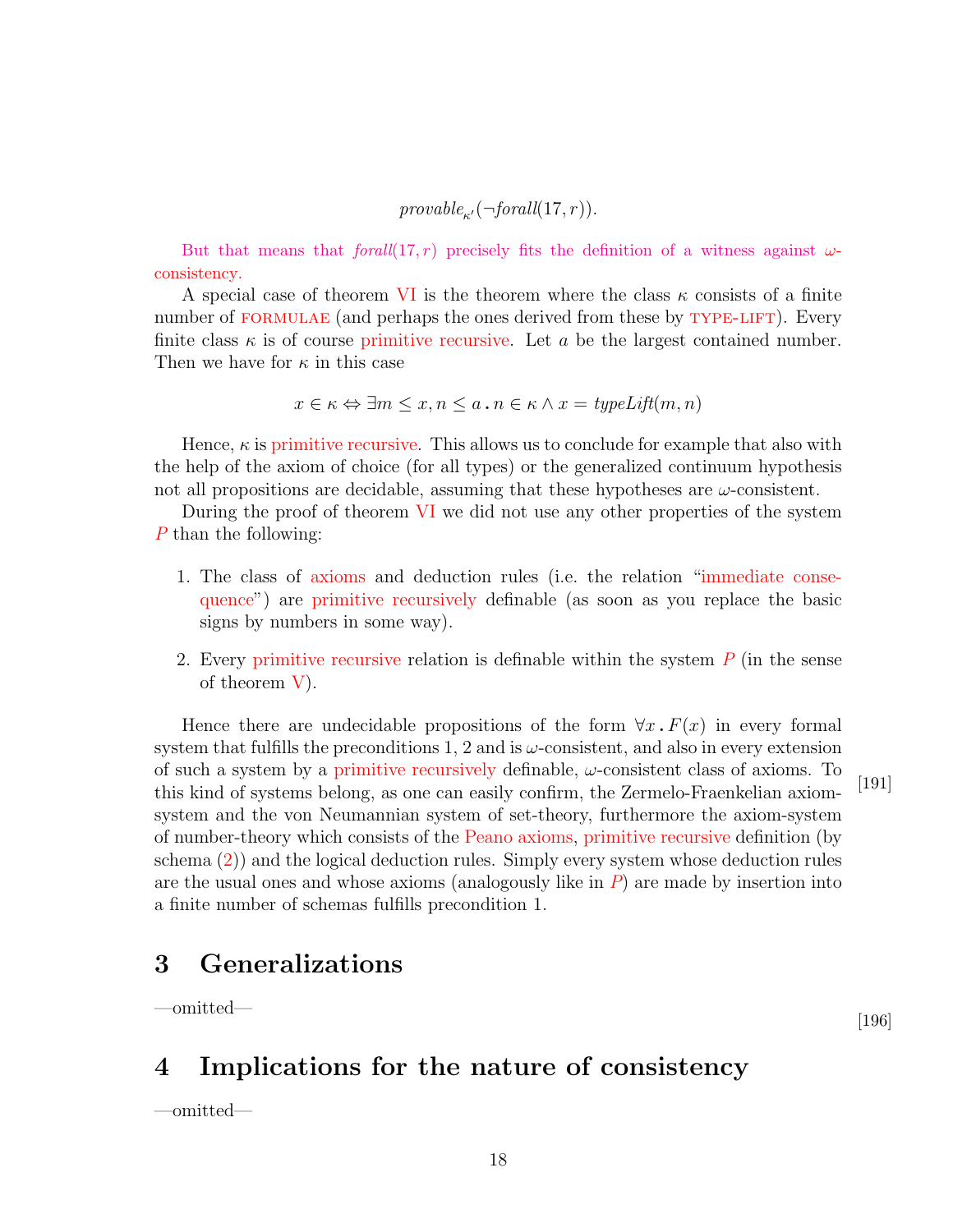### A Experiences

This translation was done for a reason. I took Mike Eisenberg's class "Computer Science: The Canon" at the University of Colorado in fall 2000. It was announced as a "great works" lecture-and-discussion course, offering an opportunity to be pointed to some great papers, giving an incentive to read them, and providing a forum for discussion. This also explains my motivation for translating Gödel's proof: it is a truly impressive and fascinating paper, there is some incentive in completing my final paper for a class, and this exercise should and did benefit me intellectually. Here, I will try to share the experiences I made doing the translation. I deliberately chose a personal, informal style for this final section to stress that what I write here are just my opinions, nothing less and nothing more.

### A.1 Have I learned or gained something?

First of all, how useful is it to read this paper anyway, whether you translate it or not? One first answer that comes to mind is that the effort of understanding it hones abstract thinking skills, and that some basic concepts like [Peano axioms](#page-4-3), [primitive recursion,](#page-6-1) or [consistency](#page-13-6) are nicely illustrated and shown in a motivated context. The difficulty with this argument is that it is self-referential: we read this paper to hone skills that we would not need to hone if we would not read this kind of papers. I don't really have a problem with that, people do many things for their own sake, but fortunately there are other gains to be had from reading this paper. One thing that I found striking is how I only fully appreciated the thoughts from section [2.7](#page-16-2) on re-reading the proof. I find it fascinating just how general the result is: your formal system does not need to be finite, or even primitive recursively describable, no, it suffices that you can decide its set of axioms in itself. I am not sure whether other people are as fascinated by this as I am; if you are not, try to see what I mean, it's worth the effort! But in any case, I have gained an appreciation for the beauty and power of the results, which I am happy for. Finally, there is some hope that the writing skills, proof techniques, and thought processes exhibited by this paper might rub off, so to speak. Part of learning an art is to study the masters, and Gödel was clearly a master in his art!

Second, how useful was the translation itself? Well, it was useful to try out some ideas I had about how translating a technical paper between languages might work. My recipe was to first read and understand the whole paper, then translate it one sentence at a time (avoid to start translating a sentence before having a plan for all of it!), and finally to read it fast to check the flow and logic. This might or might not be the best way, but it worked well enough for me. For understanding the paper itself, the translation between languages or the use of hyper-text as a medium did not help me much as I was doing it. More important was the translation of notation to one I am more used to, and the occasional comment to express my view of a tricky detail. Last but not least, it seems hardly necessary to admit my strong affection for type-setting, and there is a certain pleasure in looking over and polishing something you crafted that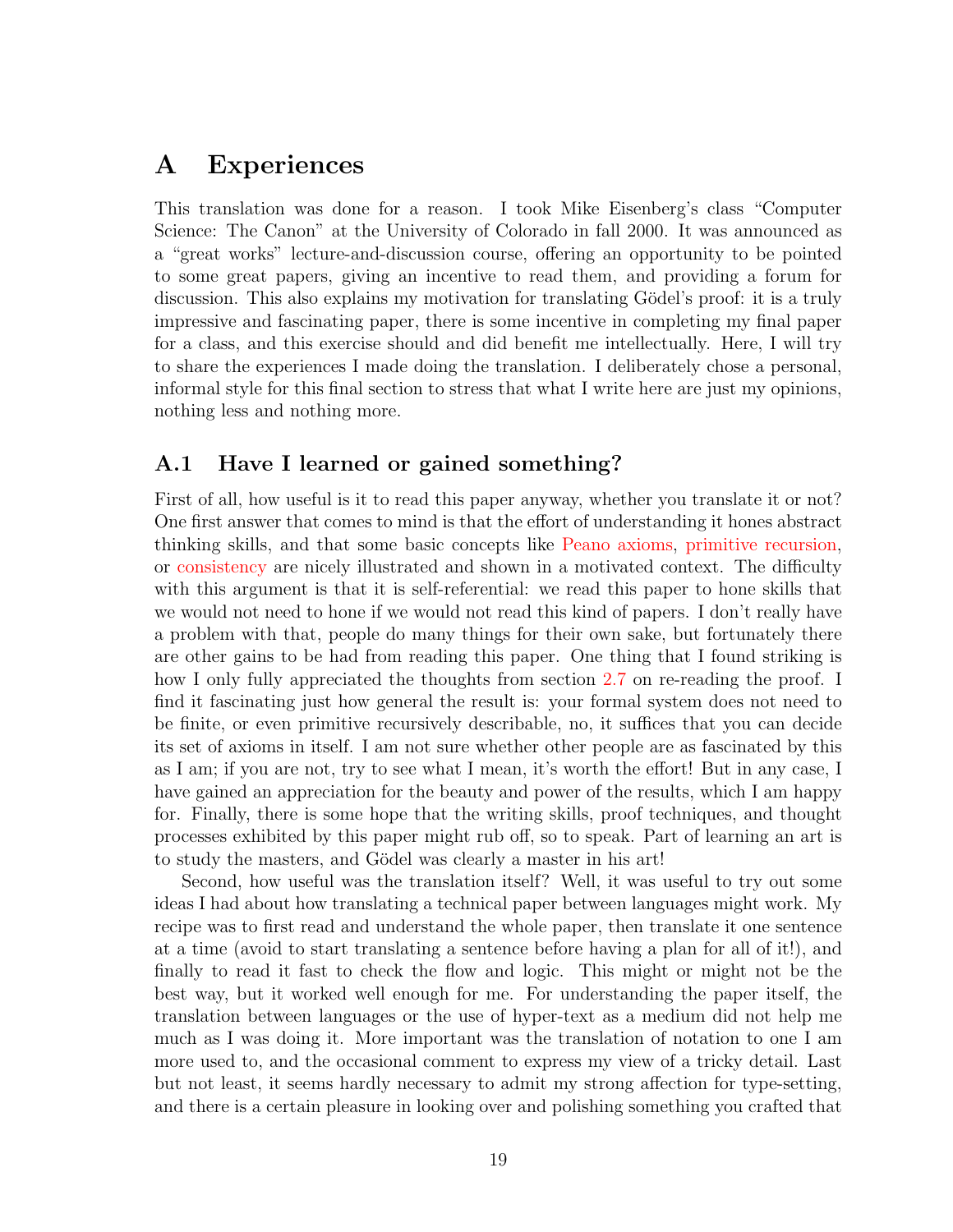I believe I share with many people.

#### A.2 Has the paper improved?

The original paper is brilliant, well-written, rich of content, relevant. Yet I went ahead and tinkered around, changing a little thing here and there, taking much more freedom than the translators for  $[2, 1]$  $[2, 1]$  $[2, 1]$ . Yes, the paper did improve! It is closer to my very personal ideas of what it should ideally look like. To me who did the changes just a few days ago the modified paper looks better than the original.

In section  $0$ , I announced a translation along three dimensions, namely language (from German to English), notation (using symbols I am more used to) and medium (exploiting hyper-text). Let us review each one in turn and criticize the changes.

- **Language.** After finishing the translation, I compared it with the ones in  $[2, 1]$  $[2, 1]$  $[2, 1]$ , and found that although they are different, the wording probably does not matter all that much. To give an example where it did seem to play a role, here are three wordings for besteht eine nahe Verwandtschaft: (i) is closely related, (ii) is also a close relationship, (iii) is also a close kinship. The third one is mine, and my motivation for it is that it is the most punchy one, for what it's worth. The stumbling blocks in this kind of translation, as I see it, are rather the technical terms that may be in no dictionary. For example, I could well imagine that my translation *[decision-definite](#page-16-1)* seems unnatural to some one studying logic who might be used to another term.
- Notation. This is the part of the translation that I believe helps the most in making the paper more accessible for readers with a similar educational background as mine. For example, I have never seen "Π" used for " $\forall$ ", and inside an English text I find "bound $(v, n, x)$ " easier to parse than "v Geb n, x".
- Hyper-text. During the translation, it became clearer to me just how very "hypertext" the paper already was! On the one hand, the fact that one naturally refers back to definitions and theorems underlines that hyper-text is a natural way of presentation. On the other hand, the fact that one gets along quite well with a linear text, relying on the readers to construct the thought-building in their own head, seems to suggest that the change of medium was in fact rather superficial. I would be interested in the opinions of readers of this document on this: did the hyper-text improve the paper?

Clearly, the most important aspects of the paper are still the organization, writing, and explanation skills of Gödel himself. And clearly, the paper is still an intellectual challenge, yielding its rewards only to the fearless. To assume that my work has changed either of these facts significantly would be presumptuous.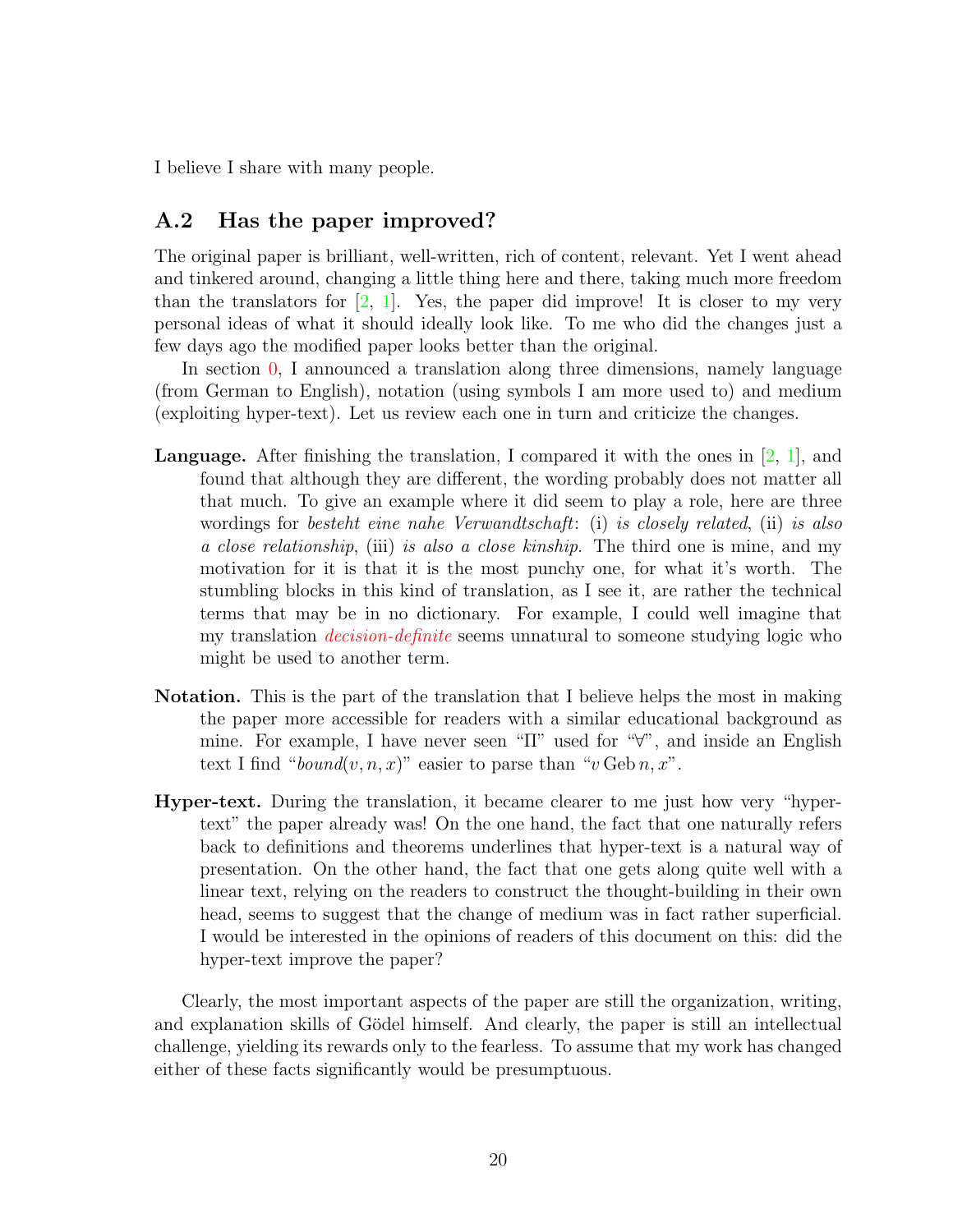### A.3 Opinions

This discussion is a trade-off between being careful and thoughtful on the one hand, and being forthcoming and fruitful on the other. As it leans more to the second half of the spectrum, I might as well go ahead and state some opinions the project and the reflections upon it have inspired in me.

- A well-written technical paper already has the positive features of hyper-text. This may not seem so at first glance, but compare it to the typical web-page and then ask yourself which has more coherence. To me, coherence is part of the essence and beauty of cross-referencing.
- There is an analogy between writing papers and computer programs, and it is amazing how far you can stretch it without it breaks down. The skill of gradually building up your vocabulary, dividing and conquering the task in a clean and skillful way, and commenting on what you do are all illustrated nicely by Gödel's proof.
- Reading and understanding Gödel's proof yields many benefits. There are pearls to be found in its contents, and skills to be practiced that go beyond what one might think at first glance.

I am well aware that I did not give many arguments to support these opinions. That would be the stuff for a paper by itself, and the reader is encouraged to think about them. But above all, enjoy the paper "On formally undecidable propositions of Principia Mathematica and related systems I" itself, which after all makes up the main part of this document!

# Literatur

- <span id="page-20-1"></span>[1] Kurt Gödel. On Formally Undecidable Propositions of Principia Mathematica and Related Systems. Dover, 1962.
- <span id="page-20-0"></span>[2] Kurt Gödel. Uber formal unentscheidbare Sätze der *Principia Mathematica* und verwandter Systeme I. In Solomon Feferman, editor, Kurt Gödel: Collected Works, volume 1, pages 144–195. Oxford University Press, 1986. German text, parallel English translation.